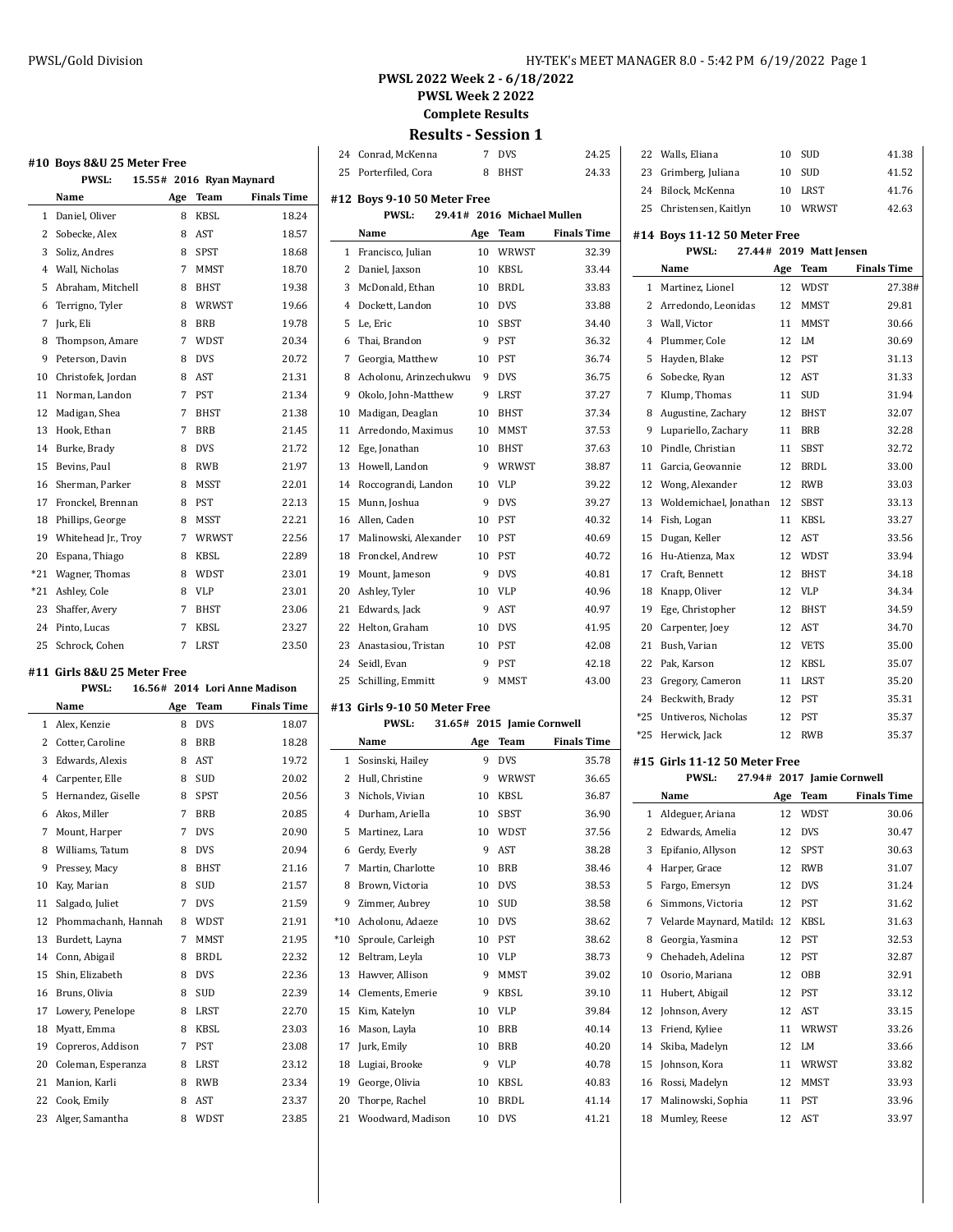$32.18$ 

**PWSL 2022 Week 2 - 6/18/2022**

**PWSL Week 2 2022**

**Complete Results**

**Results - Session 1**

Arnold, Lucy 14 DVS 33.19

|         |       |       | 15 Guzman, Hannah   | 13 | SBST        | 32.18 |
|---------|-------|-------|---------------------|----|-------------|-------|
|         | 34.33 |       | 16 Norman, Isabelle | 13 | SBST        | 32.28 |
|         | 34.38 |       | 17 Park, Christine  | 13 | <b>DVS</b>  | 32.31 |
|         | 34.46 |       | 18 Jones, Payton    | 14 | BRB         | 32.45 |
|         | 34.62 | $*19$ | Sanchez, Mia        | 14 | <b>BLST</b> | 32.52 |
|         | 34.72 | $*19$ | Zimmer, Ava         |    | 14 SUD      | 32.52 |
|         | 34.84 | 21    | Ridge, Siri         |    | 14 WRWST    | 32.56 |
|         | 34.96 |       | 22 Lu, Lucy         | 13 | <b>DVS</b>  | 32.62 |
|         |       | 23    | Hong, Elaine        |    | 14 PST      | 32.94 |
| ı Achaa |       |       | 24 Conroy, Grace    | 14 | VLP         | 33.12 |

 $\overline{\phantom{a}}$ 

## **#18 Boys 15-18 50 Meter Free**

|                | <b>PWSL:</b>         |     | 23.47# 2017 Sam Pomajevich |                    |
|----------------|----------------------|-----|----------------------------|--------------------|
|                | Name                 | Age | <b>Team</b>                | <b>Finals Time</b> |
| 1              | Hochard, Joshua      | 18  | KBSL                       | 24.56              |
| 2              | Wence, Brayden       | 17  | WDST                       | 24.84              |
| 3              | Huffman, Benjamin    | 18  | SUD                        | 25.25              |
| $\overline{4}$ | Martins, Alexander   | 16  | <b>BRB</b>                 | 25.31              |
| 5              | Hoban, Owen          | 16  | WRWST                      | 25.46              |
| 6              | Friend, Andre        | 16  | WRWST                      | 25.53              |
| 7              | Eyre, Blake          | 18  | <b>BRDL</b>                | 25.58              |
| 8              | Johnson, Matthew     | 17  | <b>BHST</b>                | 25.77              |
| 9              | Crown, Alexander     | 16  | <b>PST</b>                 | 25.88              |
| 10             | Carroll, Christian   | 16  | <b>BRDL</b>                | 26.06              |
| 11             | Drew, Samual         | 17  | AST                        | 26.17              |
| 12             | Shankle, Christopher | 18  | <b>BRDL</b>                | 26.19              |
| 13             | Cappellini, Charlie  | 17  | LM                         | 26.25              |
| 14             | Grendysz, Aiden      | 15  | <b>RWB</b>                 | 26.38              |
| 15             | Lee, Justin          | 17  | PST                        | 26.44              |
| $*16$          | Parkzes, Ryan        | 17  | SBST                       | 26.45              |
| $*16$          | Wu, Daniel           | 16  | <b>BRDL</b>                | 26.45              |
| 18             | Tirrell, Matthew     | 18  | PST                        | 26.46              |
| 19             | Truong, Dawson       | 17  | <b>DCST</b>                | 26.47              |
| 20             | Bae, Alex            | 15  | <b>VLP</b>                 | 26.62              |
| 21             | Gilbert, Peter       | 17  | <b>BRDL</b>                | 26.63              |
| 22             | Cooper, Benjamin     | 16  | SUD                        | 26.66              |
| 23             | Arnold, Lleyton      | 16  | <b>DVS</b>                 | 26.94              |
| 24             | Bohabot, Jorge       | 16  | WRWST                      | 27.01              |
| 25             | Young, Hatcher       | 17  | SUD                        | 27.07              |
|                |                      |     |                            |                    |

#### **#19 Girls 15-18 50 Meter Free**

#### **PWSL: 25.67# 2021 Camille Spink**

|    | Name                    | Age | Team        | <b>Finals Time</b> |
|----|-------------------------|-----|-------------|--------------------|
| 1  | Martel, Alyssa          | 16  | VLP         | 28.80              |
| 2  | Craft, Sydney           | 18  | <b>SUD</b>  | 28.95              |
| 3  | Zerkle, Alden           | 17  | <b>SUD</b>  | 29.13              |
|    | 4 Von Herbulis, Lillian | 16  | <b>BHST</b> | 29.44              |
| 5  | Peny, Tess              | 18  | <b>DVS</b>  | 29.50              |
| 6  | Knick, Emma             | 18  | VLP         | 29.62              |
| 7  | Fallin, Megan           | 17  | <b>BHST</b> | 29.75              |
| 8  | Golsen, Sarah           | 17  | <b>DVS</b>  | 29.93              |
| 9  | Hannam, Emma            | 17  | <b>PST</b>  | 30.05              |
| 10 | Buckley, Emily          | 16  | BRDL        | 30.08              |
| 11 | Curry, McKenna          | 16  | <b>PST</b>  | 30.22              |
| 12 | Lane, Briana            | 17  | <b>VETS</b> | 30.28              |

|       | 13 Welsby, Tess       | 17 | <b>DCST</b> | 30.75 |
|-------|-----------------------|----|-------------|-------|
|       | 14 Calabria, Celia    | 17 | <b>VLP</b>  | 31.02 |
|       | 15 Torrey, Kaitlyn    | 15 | <b>DVS</b>  | 31.06 |
|       | 16 Ventura, Brihanna  | 16 | KBSL        | 31.12 |
|       | 17 Giovinazzo, Alyssa | 16 | SBST        | 31.19 |
|       | 18 Simms, Cordelia    | 15 | <b>PST</b>  | 31.24 |
| 19    | Luetkenhaus, Katie    | 18 | WDST        | 31.28 |
| 20    | Kim, Jasmin           | 18 | <b>BRDL</b> | 31.31 |
| *21   | Rover, Hannah         | 17 | <b>BRB</b>  | 31.38 |
|       | *21 Craft, Allegra    | 15 | <b>BHST</b> | 31.38 |
| 23    | Sistrunk, Elizabeth   | 15 | <b>MMST</b> | 31.47 |
| *24   | Hannam, Charlotte     | 15 | <b>PST</b>  | 31.50 |
| $*24$ | Manko, Valentina      | 15 | WDST        | 31.50 |

#### **#20 Boys 10&U 100 Meter IM**

|       | <b>PWSL:</b>        |                 | 1:13.58# 2016 Michael Mullen |                    |
|-------|---------------------|-----------------|------------------------------|--------------------|
|       | Name                | Age             | Team                         | <b>Finals Time</b> |
| 1     | Yang, Justin        | 10              | KBSL                         | 1:29.19            |
| 2     | Thai, Brandon       | 9               | <b>PST</b>                   | 1:30.47            |
| 3     | Le, Eric            | 10              | <b>SBST</b>                  | 1:32.27            |
| 4     | Huynh, Jaden        | 10              | <b>RWB</b>                   | 1:33.33            |
| 5     | Dockett, Landon     | 10 <sup>1</sup> | <b>DVS</b>                   | 1:33.87            |
| 6     | McDonald, Ethan     | 10              | <b>BRDL</b>                  | 1:36.24            |
| 7     | Rall, Preston       | 10              | <b>SUD</b>                   | 1:36.53            |
| 8     | Okolo, John-Matthew | 9               | LRST                         | 1:37.15            |
| 9     | Terrigno, Travis    | 10              | WRWST                        | 1:38.57            |
| 10    | George, Nathan      | 10              | <b>KBSL</b>                  | 1:41.05            |
| 11    | Chouinard, Brayden  | 9               | <b>BRDL</b>                  | 1:42.20            |
| 12    | Madigan, Deaglan    | 10              | <b>BHST</b>                  | 1:43.07            |
| 13    | Woolf, Trenton      | 9               | BRDL                         | 1:43.89            |
| 14    | George, Timothy     | 10              | OBB                          | 1:43.91            |
| 15    | Lesly, Zaiah        | 10              | WRWST                        | 1:46.02            |
| 16    | Itnyre, Ezra        | 9               | VLP                          | 1:48.68            |
| 17    | Murray, Joseph      | 10              | AST                          | 1:49.81            |
| 18    | Schroeder, Austin   | 9               | <b>DVS</b>                   | 1:50.06            |
| 19    | Flores, James       | 10              | SPST                         | 1:50.75            |
| 20    | Schilling, Emmitt   | 9               | <b>MMST</b>                  | 1:52.17            |
| 21    | Helton. Graham      | 10              | <b>DVS</b>                   | 1:52.88            |
| $*22$ | Soliz, Andres       | 8               | <b>SPST</b>                  | 1:53.44            |
| $*22$ | Mount, Jameson      | 9               | <b>DVS</b>                   | 1:53.44            |
| 24    | Abraham, Mitchell   | 8               | <b>BHST</b>                  | 1:54.81            |
| 25    | Bukarau, Keni       | 10              | <b>SBST</b>                  | 1:55.50            |

#### **#21 Girls 10&U 100 Meter IM**

|    | <b>PWSL:</b>      |     | 1:18.72# 2018 Lucy Daniel |                    |
|----|-------------------|-----|---------------------------|--------------------|
|    | Name              | Age | Team                      | <b>Finals Time</b> |
| 1  | Sosinski, Hailey  | 9   | <b>DVS</b>                | 1:29.66            |
| 2  | Moats, Jamie      | 10  | <b>SUD</b>                | 1:32.40            |
| 3  | Martinez, Lara    | 10  | <b>WDST</b>               | 1:32.72            |
| 4  | Shin, Diane       | 10  | <b>DVS</b>                | 1:32.84            |
|    | 5 Tutkus, Austeja | 10  | <b>PST</b>                | 1:34.08            |
| 6  | Demissie, Hannah  | 10  | VLP                       | 1:35.62            |
| 7  | Beltram, Leyla    | 10  | VLP                       | 1:36.31            |
| 8  | Kitta, Julia      | 10  | <b>OBB</b>                | 1:37.59            |
| 9  | Clements, Emerie  | 9   | KBSL                      | 1:39.07            |
| 10 | Thorpe, Rachel    | 10  | BRDL                      | 1:40.14            |

### **(#15 Girls 11-12 50 Meter Free)**

| 19 | Miller, Mackenzie       |    | 12 AST      | 34.33 |
|----|-------------------------|----|-------------|-------|
|    | 20 Schroeder, Elizabeth | 11 | <b>DVS</b>  | 34.38 |
|    | 21 Rojas, Isabel        |    | 12 DCST     | 34.46 |
|    | 22 Beemer, Lilian       |    | 12 SUD      | 34.62 |
|    | 23 Kamil, Rachel        |    | 11 PST      | 34.72 |
|    | 24 Frisk, Raegan        | 12 | <b>BHST</b> | 34.84 |
|    | 25 Adams, Sloane        |    | 12 WRWST    | 34.96 |

## **#16 Boys 13-14 50 Meter Free**

|    | <b>PWSL:</b>         |     | 25.16# 2021 Calum Oshea |                    |
|----|----------------------|-----|-------------------------|--------------------|
|    | Name                 | Age | Team                    | <b>Finals Time</b> |
| 1  | Oshea, William       | 14  | <b>DVS</b>              | 25.95              |
| 2  | Ha, Elliot           | 13  | <b>BRB</b>              | 26.91              |
| 3  | Daniels, Trent       | 14  | <b>VLP</b>              | 27.29              |
| 4  | Millsaps, Ian        | 13  | WDST                    | 27.38              |
| 5  | Maynard, Ryan        | 14  | <b>PST</b>              | 27.56              |
| 6  | Cioletti, Robert     | 14  | <b>VLP</b>              | 27.68              |
| 7  | Utter, Troy          | 14  | SUD                     | 27.83              |
| 8  | Layden, Carter       | 14  | <b>SUD</b>              | 27.89              |
| 9  | White, Donovan       | 13  | WRWST                   | 27.96              |
| 10 | Weiner, Benjemin     | 14  | <b>VLP</b>              | 27.99              |
| 11 | Laine, Chase         | 14  | <b>BHST</b>             | 28.00              |
| 12 | Deshmukh, Ayaan      | 13  | AST                     | 28.41              |
| 13 | Maldonado, Anthony   | 14  | PST                     | 28.49              |
| 14 | Bussenger, Ryan      | 14  | <b>DCST</b>             | 28.84              |
| 15 | Supon, Jack          | 13  | MMST                    | 28.88              |
| 16 | Yang, Jayden         | 13  | <b>KBSL</b>             | 28.94              |
| 17 | Kien, Kayden         | 13  | <b>PST</b>              | 29.05              |
| 18 | Beltram, Isaiah      | 14  | VLP                     | 29.20              |
| 19 | Villanueva, Benjamin | 14  | SBST                    | 29.34              |
| 20 | Fitts, Zackary       | 14  | <b>UST</b>              | 29.37              |
| 21 | Durham, Brandon      | 14  | SBST                    | 29.68              |
| 22 | Coleman, Joseph      | 14  | PST                     | 29.75              |
| 23 | Beckwith, Liam       | 14  | PST                     | 29.96              |
| 24 | Gualavisi, Alexander | 14  | SBST                    | 30.01              |
| 25 | Fisher. Adam         | 14  | OBB                     | 30.09              |

## **#17 Girls 13-14 50 Meter Free**

## **PWSL: 26.34# 2019 Camille Spink**

|              | Name                     | Age | Team        | <b>Finals Time</b> |
|--------------|--------------------------|-----|-------------|--------------------|
| $\mathbf{1}$ | Sagle, Alyssa            | 13  | PST         | 29.04              |
| 2            | Hawver, Gabrielle        | 13  | <b>MMST</b> | 29.22              |
| 3            | Augustine, Ashlyn        | 14  | <b>BHST</b> | 29.25              |
| 4            | Lavedas, Emma            | 14  | WDST        | 30.09              |
| 5            | Heath, Briana            | 14  | <b>BLST</b> | 30.32              |
| 6            | Buehler, Taylor          | 14  | <b>DVS</b>  | 30.66              |
| 7            | van Waesberghe, Isabella | 14  | <b>BRB</b>  | 30.83              |
| 8            | Robinette, Allison       | 14  | AST         | 30.95              |
| 9            | Crown, Katherine         | 14  | PST         | 30.96              |
| 10           | Rutledge, Mackenzie      | 14  | PST         | 31.40              |
| 11           | Snyder, Emma             | 13  | <b>VLP</b>  | 31.42              |
| 12           | Koler, Isabella          | 13  | AST         | 31.50              |
| 13           | Buckley, Olivia          | 13  | <b>BRDL</b> | 32.08              |
|              | 14 Willis, Isabella      | 13  | AST         | 32.15              |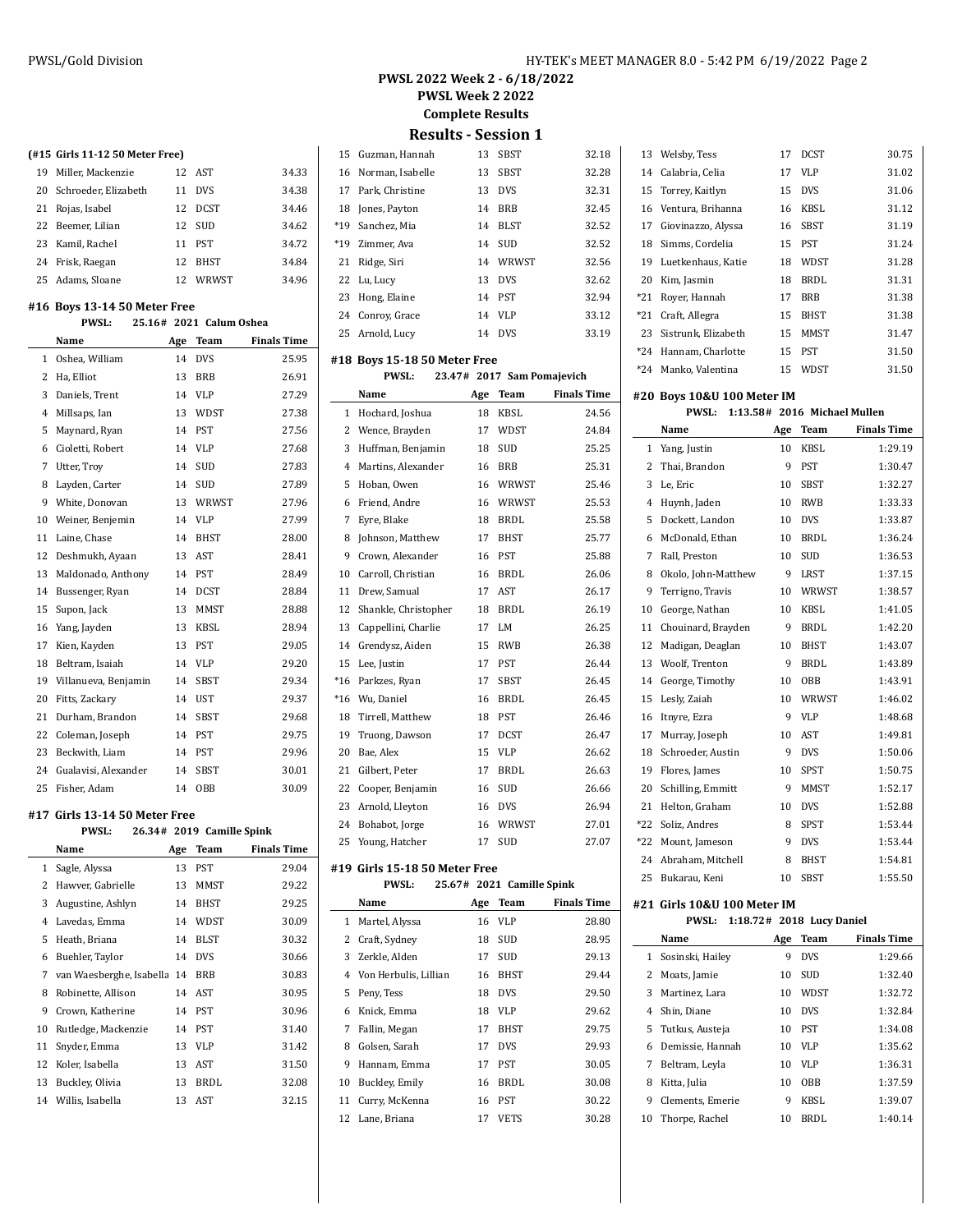| PWSL 2022 Week 2 - 6/18/2022 |
|------------------------------|
| <b>PWSL Week 2 2022</b>      |
| <b>Complete Results</b>      |

**Results - Session 1**

|                               | 7      | Epifanio, Allyson           | 12  | <b>SPST</b>               | 1:21.37            |
|-------------------------------|--------|-----------------------------|-----|---------------------------|--------------------|
| 1:41.58                       | 8      | Wallace, Alyssa             | 12  | KBSL                      | 1:23.27            |
| 1:42.34                       | 9      | Skiba, Madelyn              | 12  | LM                        | 1:24.15            |
| 1:43.57                       |        | 10 Osorio, Mariana          | 12  | OBB                       | 1:24.63            |
| 1:43.72                       | 11     | Mumley, Reese               | 12  | AST                       | 1:24.70            |
| 1:44.16                       | 12     | Glass, Amelia               | 12  | <b>BHST</b>               | 1:25.15            |
| 1:44.64                       | 13     | Wilder, Brooke              | 11  | KBSL                      | 1:25.90            |
| 1:45.21                       | 14     | King, Catherine             | 12  | <b>SBST</b>               | 1:26.55            |
| 1:45.46                       | 15     | Saha, Adritaa               | 12  | <b>LRST</b>               | 1:26.56            |
| 1:45.78                       |        | 16 Evans, Juliana           | 12  | RWB                       | 1:27.69            |
| 1:47.33                       | 17     | Miller, Mackenzie           | 12  | AST                       | 1:27.95            |
| 1:48.00                       | 18     | Linton, Peyton              | 11  | SBST                      | 1:28.15            |
| 1:48.28                       | 19     | Heath, Alexandra            | 11  | PST                       | 1:28.25            |
| 1:48.78                       | 20     | Lawhorne, Addyson           | 12  | BRB                       | 1:28.50            |
| 1:48.87                       | 21     | Rahmouni, Noel              | 12  | BRDL                      | 1:28.62            |
| 1:50.36                       | 22     |                             | 11  | <b>DVS</b>                | 1:29.32            |
|                               |        | Lu, Lily                    |     |                           |                    |
|                               | 23     | Correll, Hannah             | 12  | KBSL                      | 1:29.33            |
| n Evans                       | 24     | Oconnor, Natalie            | 11  | SUD                       | 1:29.45            |
| <b>Finals Time</b>            | 25     | Matt, Tis                   | 11  | SUD                       | 1:29.93            |
| 1:09.25                       |        | #24 Boys 13-14 100 Meter IM |     |                           |                    |
| 1:14.28                       |        | <b>PWSL:</b>                |     | 1:00.78# 2019 Andrew Bolz |                    |
| 1:16.68                       |        | Name                        | Age | Team                      | <b>Finals Time</b> |
| 1:19.08                       | 1      | Golembiewski, Grant         | 14  | <b>BRB</b>                | 1:06.28            |
| 1:19.38                       |        | 2 Ha, Elliot                | 13  | BRB                       | 1:06.91            |
| 1:19.58                       |        | 3 Daniels, Trent            | 14  | VLP                       | 1:07.01            |
| 1:19.90                       | $^{4}$ | Maynard, Ryan               | 14  | PST                       | 1:08.05            |
| 1:21.44                       | 5      | Parkzes, Mason              | 14  | SBST                      | 1:08.84            |
| 1:22.44                       | 6      | Cho, Hanchae                | 13  | PST                       | 1:09.26            |
| 1:24.00                       | 7      | White, Donovan              | 13  | WRWST                     | 1:09.56            |
| 1:25.88                       | 8      | Millsaps, Ian               | 13  | WDST                      | 1:10.03            |
| 1:26.03                       | 9      | Pendergraft, Aidan          | 14  | AST                       | 1:11.07            |
| 1:26.19                       | 10     | Cioletti, Robert            | 14  | VLP                       | 1:11.25            |
| 1:27.09                       | 11     | Laine, Chase                | 14  | <b>BHST</b>               | 1:11.51            |
| 1:27.19                       | 12     | Weiner, Benjemin            | 14  | <b>VLP</b>                | 1:11.70            |
| 1:27.97                       | 13     | Bussenger, Ryan             | 14  | <b>DCST</b>               | 1:12.19            |
| 1:28.47                       |        | 14 Lattanzi, Jacob          | 14  | SBST                      | 1:12.71            |
| 1:28.85                       | 15     | Villanueva, Benjamin        | 14  | SBST                      | 1:12.72            |
| 1:29.28                       | 16     | Deshmukh, Ayaan             | 13  | AST                       | 1:12.94            |
| 1:30.50                       |        | 17 Gold, Joshua             |     | 14 OBB                    | 1:13.59            |
| 1:30.59                       |        | Doyle, Ian                  | 14  | WRWST                     | 1:13.69            |
| 1:30.72                       | 18     |                             |     |                           |                    |
| 1:31.50                       | 19     | Wilder, Joshua              | 13  | KBSL                      | 1:13.72            |
| 1:31.96                       | 20     | Querijero, Paul             | 14  | BRDL                      | 1:14.94            |
|                               | 21     | Henriques, Rome John        | 13  | SPST                      | 1:15.28            |
| 1:32.24                       | 22     | Supon, Jack                 | 13  | MMST                      | 1:15.32            |
|                               | 23     | Utley, Michael              | 14  | SUD                       | 1:15.34            |
|                               | 24     | Ward, Evan                  | 13  | <b>DCST</b>               | 1:16.03            |
| tunnels<br><b>Finals Time</b> | 25     | Murphy, Carter              | 13  | DVS                       | 1:16.09            |

## **#25 Girls 13-14 100 Meter IM**

 $\sim$ 

**PWSL: 1:04.37# 2019 Camille Spink**

|   | Name                  | Age | Team        | <b>Finals Time</b> |
|---|-----------------------|-----|-------------|--------------------|
|   | 1 Richardson, Madison | 14  | <b>PST</b>  | 1:11.72            |
|   | 2 Hawver, Gabrielle   | 13  | <b>MMST</b> | 1.12.41            |
| 3 | Edenberg, Haley       | 13  | RRDI.       | 1:14.32            |
|   | Augustine, Ashlyn     | 14  | <b>RHST</b> | 1:14.68            |

| 5  | Grabowski, Arielle       | 14 | <b>SBST</b> | 1:14.74 |
|----|--------------------------|----|-------------|---------|
| 6  | van Waesberghe, Isabella | 14 | <b>BRB</b>  | 1:14.93 |
| 7  | Daniel, Lucy             | 14 | <b>KBSL</b> | 1:14.96 |
| 8  | Buehler, Taylor          | 14 | <b>DVS</b>  | 1:15.94 |
| 9  | Oliver, Olivia           | 14 | AST         | 1:16.08 |
| 10 | Heller, Mia              | 14 | <b>BHST</b> | 1:16.59 |
| 11 | Buckley, Olivia          | 13 | BRDL        | 1:18.72 |
| 12 | Munn, Camryn             | 13 | <b>DVS</b>  | 1:19.37 |
| 13 | Heath, Ariana            | 14 | <b>BLST</b> | 1:20.31 |
| 14 | Robinette, Allison       | 14 | <b>AST</b>  | 1:20.52 |
| 15 | Picardo, Kiara           | 14 | WDST        | 1:21.34 |
| 16 | Latona, Kherrington      | 13 | <b>BRB</b>  | 1:22.19 |
| 17 | Albers, Taylor           | 14 | <b>WDST</b> | 1:23.00 |
| 18 | Shontz, Isabelle         | 14 | <b>MSST</b> | 1:23.63 |
| 19 | Carter, Rania            | 14 | <b>DCST</b> | 1:24.09 |
| 20 | Lingafelt, Kara          | 13 | MMST        | 1:24.33 |
| 21 | McDonald, Peyton         | 14 | BRDL        | 1:24.84 |
| 22 | Zimmer, Ava              | 14 | <b>SUD</b>  | 1:25.13 |
| 23 | Knapp, Shannon           | 13 | VLP         | 1:25.62 |
| 24 | Deasis, Vivienne         | 13 | SPST        | 1:25.93 |
| 25 | McKennett, Alexandria    | 13 | <b>BRB</b>  | 1:26.21 |

## **#26 Boys 15-18 100 Meter IM**

|                | <b>PWSL:</b>          |     | 57.46# 2017 Sam Pomajevich |                    |
|----------------|-----------------------|-----|----------------------------|--------------------|
|                | Name                  | Age | Team                       | <b>Finals Time</b> |
| 1              | Wence, Brayden        | 17  | <b>WDST</b>                | 1:01.47            |
| 2              | Hochard, Joshua       | 18  | <b>KBSL</b>                | 1:01.58            |
| 3              | Strotheide, Ryan      | 18  | <b>PST</b>                 | 1:01.62            |
| $\overline{4}$ | Crown, Alexander      | 16  | <b>PST</b>                 | 1:02.98            |
| 5              | Huffman, Benjamin     | 18  | <b>SUD</b>                 | 1:03.02            |
| 6              | Cooper, Benjamin      | 16  | <b>SUD</b>                 | 1:03.81            |
| 7              | Truong, Dawson        | 17  | <b>DCST</b>                | 1:03.94            |
| 8              | Arnold, Lleyton       | 16  | <b>DVS</b>                 | 1:04.63            |
| 9              | Eyre, Blake           | 18  | <b>BRDL</b>                | 1:05.14            |
| 10             | Nham, Maddox          | 16  | <b>BRB</b>                 | 1:05.25            |
| 11             | Wu, Daniel            | 16  | <b>BRDL</b>                | 1:05.83            |
| 12             | Grendysz, Aiden       | 15  | <b>RWB</b>                 | 1:06.32            |
| 13             | Nham, Nathan          | 18  | <b>BRB</b>                 | 1:06.40            |
| 14             | Friend, Andre         | 16  | WRWST                      | 1:06.43            |
| 15             | Pearson, Boden        | 16  | <b>WDST</b>                | 1:06.47            |
| 16             | Bae, Alex             | 15  | <b>VLP</b>                 | 1:06.55            |
| $*17$          | Epifanio, Patrick     | 16  | <b>SPST</b>                | 1:06.68            |
| $*17$          | Cho, Hansuh           | 15  | PST                        | 1:06.68            |
| 19             | Howery, Owen          | 17  | <b>SBST</b>                | 1:07.02            |
| 20             | Drew, Samual          | 17  | AST                        | 1:07.53            |
| 21             | Martins, Alexander    | 16  | <b>BRB</b>                 | 1:07.90            |
| 22             | Sowers, Leo           | 17  | <b>BRDL</b>                | 1:08.15            |
| 23             | Diatchenko, Alexander | 15  | PST                        | 1:08.17            |
| 24             | Bohabot, Jorge        | 16  | WRWST                      | 1:08.33            |
| 25             | Young, Hatcher        | 17  | <b>SUD</b>                 | 1:08.38            |

#### **#27 Girls 15-18 100 Meter IM PWSL: 1:03.08# 2019 Aris Runnels**

| $PWSL: 1:03.08 \# 2019$ Aris Runnels |          |             |
|--------------------------------------|----------|-------------|
| Name                                 | Age Team | Finals Time |
| 1 Spink, Camille                     | 17 PST   | 1:02.96#    |
| 2 Golembiewski, Sienna               | 16 BRB   | 1:10.41     |

**(#21 Girls 10&U 100 Meter IM)**

| 11 | Zimmer, Aubrey       | 10 | <b>SUD</b>  | 1:41.58 |
|----|----------------------|----|-------------|---------|
| 12 | Elam, Peyton         | 9  | <b>DVS</b>  | 1:42.34 |
| 13 | Durham, Ariella      | 10 | <b>SBST</b> | 1:43.57 |
| 14 | Brown, Victoria      | 10 | <b>DVS</b>  | 1:43.72 |
| 15 | Jurk, Emily          | 10 | <b>BRB</b>  | 1:44.16 |
| 16 | Scott, Madeline      | 9  | LRST        | 1:44.64 |
| 17 | Yelverton, Samantha  | 9  | <b>DVS</b>  | 1:45.21 |
| 18 | Everett, Claire      | 10 | <b>BRDL</b> | 1:45.46 |
| 19 | Rogers, Jessica      | 10 | LRST        | 1:45.78 |
| 20 | Welch, Molly         | 10 | <b>RWB</b>  | 1:47.33 |
| 21 | Kay, Clare           | 10 | <b>SUD</b>  | 1:48.00 |
|    | 22 White, Kensington | 9  | <b>BRDL</b> | 1:48.28 |
|    | 23 Woodward, Madison | 10 | <b>DVS</b>  | 1:48.78 |
| 24 | Lugiai, Brooke       | 9  | <b>VLP</b>  | 1:48.87 |
| 25 | Grimberg, Juliana    | 10 | SUD         | 1:50.36 |

#### **#22 Boys 11-12 100 Meter IM**

**PWSL:** 1:07.06# 2018 **Jordan** 

|              | Name                         | Age | <b>Team</b> | <b>Finals Time</b> |
|--------------|------------------------------|-----|-------------|--------------------|
| $\mathbf{1}$ | Martinez, Lionel             | 12  | <b>WDST</b> | 1:09.25            |
| 2            | Lavedas, Liam                | 12  | WDST        | 1:14.28            |
| 3            | Thorpe, Jacob                | 12  | <b>BRDL</b> | 1:16.68            |
| 4            | Daniels, Gavin               | 12  | <b>VLP</b>  | 1:19.08            |
| 5            | Sobecke, Ryan                | 12  | <b>AST</b>  | 1:19.38            |
| 6            | Ha, Joel                     | 12  | <b>BRDL</b> | 1:19.58            |
| 7            | Oshea, Finn                  | 12  | <b>DVS</b>  | 1:19.90            |
| 8            | Arredondo, Leonidas          | 12  | MMST        | 1:21.44            |
| 9            | Wong, Alexander              | 12  | <b>RWB</b>  | 1:22.44            |
| 10           | Hawver, Ethan                | 11  | MMST        | 1:24.00            |
| 11           | Pak, Karson                  | 12  | <b>KBSL</b> | 1:25.88            |
| 12           | Lupariello, Zachary          | 11  | <b>BRB</b>  | 1:26.03            |
| 13           | Younts, Sean                 | 12  | <b>VLP</b>  | 1:26.19            |
| 14           | Bonura, Andrew               | 12  | <b>BRB</b>  | 1:27.09            |
| 15           | Craft, Bennett               | 12  | <b>BHST</b> | 1:27.19            |
| 16           | Gregory, Cameron             | 11  | <b>LRST</b> | 1:27.97            |
| 17           | Ward, Micah                  | 12  | <b>DCST</b> | 1:28.47            |
| 18           | Haddock, Ethan               | 11  | <b>SBST</b> | 1:28.85            |
| 19           | Pindle, Christian            | 11  | <b>SBST</b> | 1:29.28            |
| 20           | Bengtson, Declan             | 11  | PST         | 1:30.50            |
| 21           | Carpenter, Joey              | 12  | AST         | 1:30.59            |
| 22           | Ege, Christopher             | 12  | BHST        | 1:30.72            |
| 23           | Avelis, Benjamin             | 11  | <b>MSST</b> | 1:31.50            |
| 24           | Knapp, Oliver                | 12  | <b>VLP</b>  | 1:31.96            |
| 25           | Corsino, Raine Eli           | 11  | <b>VLP</b>  | 1:32.24            |
|              | #23 Girls 11-12 100 Meter IM |     |             |                    |

# **PWSL:** 1:09.83# 2016 Aris R

|    | Name              | Age | Team       | <b>Finals Time</b> |
|----|-------------------|-----|------------|--------------------|
|    | Aldeguer, Ariana  | 12  | WDST       | 1:13.44            |
|    | 2 Edwards, Amelia | 12  | <b>DVS</b> | 1:16.46            |
| 3  | Harper, Grace     | 12  | <b>RWR</b> | 1:19.18            |
| 4  | Hull, Sabrina     | 12  | WRWST      | 1:19.69            |
| 5. | Fargo, Emersyn    | 12  | <b>DVS</b> | 1:20.13            |
|    | Simmons, Victoria | 12  | PST        | 1:20.53            |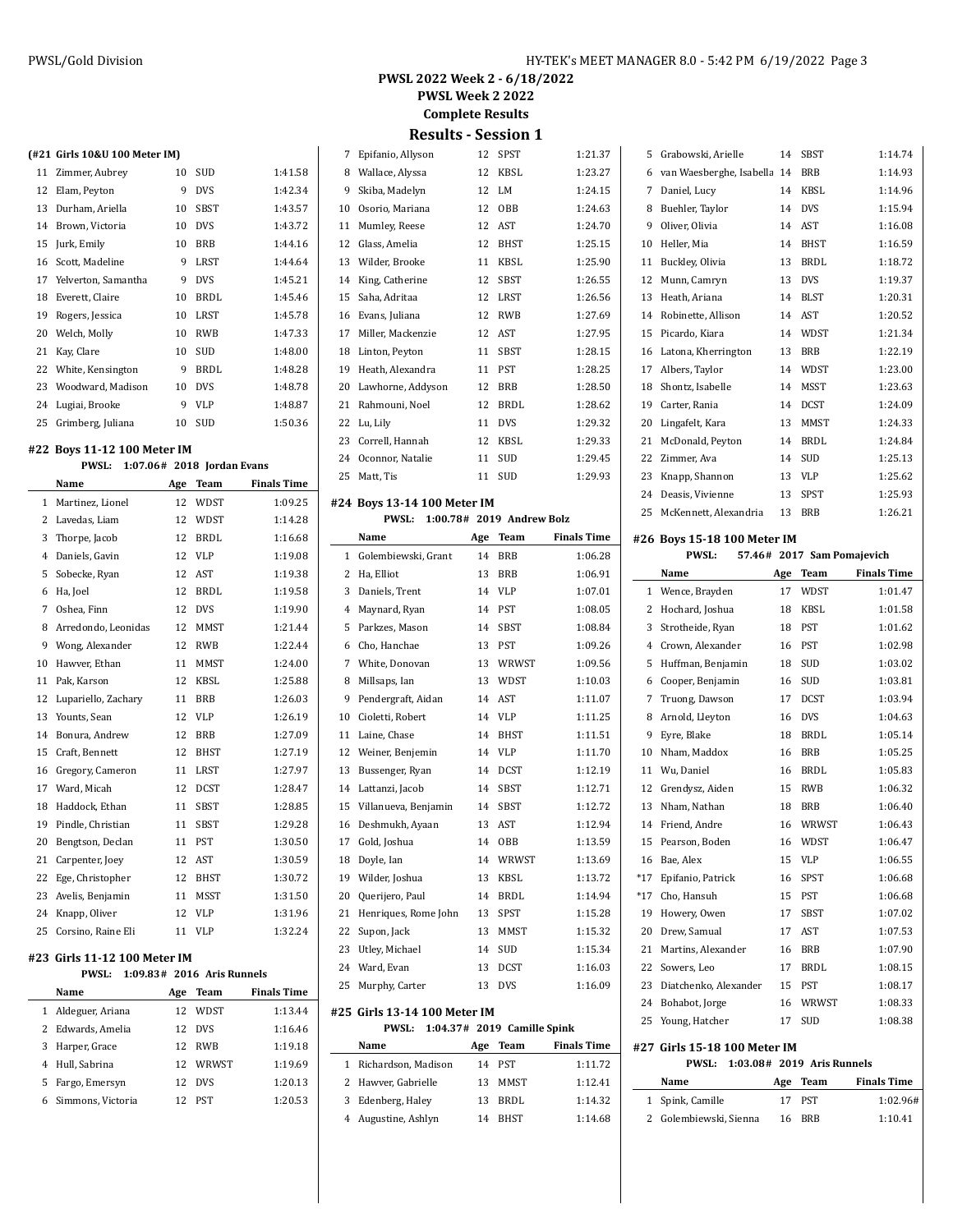## **PWSL 2022 Week 2 - 6/18/2022 PWSL Week 2 2022 Complete Results Results - Session 1**

|                | (#27 Girls 15-18 100 Meter IM)                        |        |             |                          |
|----------------|-------------------------------------------------------|--------|-------------|--------------------------|
| 3              | Craft, Sydney                                         | 18     | SUD         | 1:10.81                  |
| $\overline{4}$ | Truong, Melia                                         | 17     | <b>SPST</b> | 1:11.14                  |
| 5              | Peny, Tess                                            | 18     | <b>DVS</b>  | 1:11.20                  |
| 6              | Zerkle, Alden                                         | 17     | <b>SUD</b>  | 1:11.28                  |
| 7              | Picardo, Nika                                         | 15     | WDST        | 1:12.75                  |
| 8              | Worth, Brooke                                         | 16     | WRWST       | 1:13.28                  |
| 9              | Buckley, Emily                                        | 16     | BRDL        | 1:13.58                  |
| 10             | Knick, Emma                                           | 18     | <b>VLP</b>  | 1:14.55                  |
| 11             | Fallin, Megan                                         | 17     | <b>BHST</b> | 1:14.89                  |
| 12             | Torrey, Kaitlyn                                       | 15     | <b>DVS</b>  | 1:14.91                  |
| 13             | Luetkenhaus, Caroline                                 | 15     | WDST        | 1:15.16                  |
| 14             | Hannam, Emma                                          | 17     | <b>PST</b>  | 1:15.40                  |
| 15             | Craft, Allegra                                        | 15     | <b>BHST</b> | 1:16.03                  |
| 16             | Caldwell, Camilla                                     | 15     | <b>DVS</b>  | 1:16.22                  |
| 17             | Simms, Cordelia                                       | 15     | PST         | 1:16.28                  |
| 18             | Zary, Aurora                                          | 16     | SUD         | 1:17.12                  |
| 19             | Ashurst, Addison                                      | 17     | LM          | 1:17.17                  |
| 20             | Hannam, Charlotte                                     | 15     | <b>PST</b>  | 1:17.84                  |
| 21             | Benway, Kayley                                        | 16     | SBST        | 1:17.96                  |
| 22             | Eyre, Elyse                                           | 16     | <b>BRDL</b> | 1:18.12                  |
| 23             | Benton, Kaylee                                        | 18     | <b>KBSL</b> | 1:18.71                  |
| 24             | Manko, Valentina                                      | 15     | WDST        | 1:19.02                  |
| 25             | Haeske, Ally                                          | 16     | <b>RWB</b>  | 1:19.03                  |
|                |                                                       |        |             |                          |
|                | #28  Boys 8&U 25 Meter Back<br><b>PWSL:</b><br>18.63# |        |             |                          |
|                |                                                       |        |             |                          |
|                |                                                       |        |             | 2005 Brandon Doyle (WST) |
|                | Name                                                  | Age    | Team        | <b>Finals Time</b>       |
| 1              | Sobecke, Alex                                         | 8      | <b>AST</b>  | 23.58                    |
| 2              | Millette, Henry                                       | 8      | SUD         | 24.47                    |
| 3              | Terrigno, Tyler                                       | 8      | WRWST       | 24.58                    |
| $\overline{4}$ | Christofek, Jordan                                    | 8      | AST         | 25.12                    |
| 5              | Dillard, Drew                                         | 8      | <b>PST</b>  | 25.18                    |
| 6              | Bevins, Paul                                          | 8      | <b>RWB</b>  | 25.41                    |
| 7              | Peterson, Davin                                       | 8      | <b>DVS</b>  | 25.43                    |
| 8              | Foster, Aleksandr                                     | 8      | <b>MMST</b> | 26.14                    |
| 9              | Robison, John                                         | 8      | KBSL        | 26.44                    |
| 10             | Hook, Ethan                                           | 7      | <b>BRB</b>  | 26.52                    |
| 11             | Phillips, George                                      | 8      | <b>MSST</b> | 26.65                    |
|                | 12 Burke, Brady                                       | 8      | <b>DVS</b>  | 26.85                    |
| 13             | Shaffer, Avery                                        | 7      | BHST        | 27.13                    |
| 14             | Wagner, Thomas                                        | 8      | WDST        | 27.18                    |
| 15             | Grand, Lincoln                                        | 7      | MMST        | 27.21                    |
| 16             | Brown, Tucker                                         | 8      | BRB         | 27.47                    |
| 17             | Fronckel, Brennan                                     | 8      | <b>PST</b>  | 27.83                    |
| 18             | Johnson, Carter                                       | 8      | WRWST       | 27.84                    |
| 19             | Thompson, Amare                                       | 7      | WDST        | 28.28                    |
| 20             | Sheetz, Cohen                                         | 8      | BRDL        | 28.40                    |
| 21             | Ghimire, Nirbhay                                      | 8      | WDST        | 28.76                    |
| *22            | Schrock, Cohen                                        | 7      | LRST        | 28.88                    |
| *22            | Toth, Justin                                          | 8      | VLP         | 28.88                    |
| *24<br>*24     | Haugen, Lars<br>Reder, Wyatt                          | 7<br>7 | BRB<br>BHST | 29.00<br>29.00           |

|                | #29 Girls 8&U 25 Meter Back            |          |                            |                               |
|----------------|----------------------------------------|----------|----------------------------|-------------------------------|
|                | PWSL:                                  |          |                            | 18.93# 2014 Lori Anne Madison |
|                | Name                                   | Age      | Team                       | <b>Finals Time</b>            |
| 1              | Aldeguer, Sarah Cecilia                | 8        | WDST                       | 23.44                         |
| 2              | Brand, Emily                           | 8        | PST                        | 23.67                         |
| 3              | Akos, Miller                           | 7        | <b>BRB</b>                 | 24.44                         |
| $\overline{4}$ | Saha, Ahona                            | 8        | <b>LRST</b>                | 24.96                         |
| 5              | Hernandez, Giselle                     | 8        | SPST                       | 25.39                         |
| 6              | Lesly, Leah                            | 7        | WRWST                      | 25.97                         |
| 7              | Williams, Makenzie                     | 7        | <b>VLP</b>                 | 26.45                         |
| 8              | Snead, Aaliyah                         | 8        | <b>DCST</b>                | 26.56                         |
| 9              | Myatt, Emma                            | 8        | KBSL                       | 26.87                         |
| 10             | Francisco, Layla                       | 7        | WRWST                      | 27.12                         |
| 11             | Mount, Harper                          | 7        | <b>DVS</b>                 | 27.56                         |
| 12             | Rossi, Isabella                        | 7        | <b>MMST</b>                | 27.62                         |
| 13             | Coleman, Esperanza                     | 8        | LRST                       | 28.02                         |
| 14             | Edwards, Alexis                        | 8        | AST                        | 28.27                         |
| $*15$          | Shin, Elizabeth                        | 8        | <b>DVS</b>                 | 28.37                         |
| $*15$          | Pressey, Macy                          | 8        | <b>BHST</b>                | 28.37                         |
| 17             | Lennon, Zoey                           | 8        | AST                        | 28.40                         |
| 18             | Ratner, Cecily                         | 8        | <b>BRB</b>                 | 28.53                         |
| 19             | Granby, Cailyn                         | 8        | AST                        | 28.59                         |
| 20             | Peters, Ariya                          | 7        | <b>VETS</b>                | 28.66                         |
| $*21$          | Gardner, Maren                         | 8        | MMST                       | 29.00                         |
| $*21$          | Johnson, Dorothy                       | 8        | AST                        | 29.00                         |
| 23             | Salgado, Juliet                        | 7        | <b>DVS</b>                 | 29.01                         |
| 24             | McBeth, Rylan                          | 8        | <b>BHST</b>                | 29.03                         |
|                |                                        |          |                            |                               |
| 25             | Motley, Scarlett                       | 8        | PST                        | 29.37                         |
|                |                                        |          |                            |                               |
|                | #30  Boys 9-10 50 Meter Back           |          |                            |                               |
|                | <b>PWSL:</b><br>Name                   |          | 34.68# 2016 Michael Mullen |                               |
| 1              |                                        | Age      | Team                       | <b>Finals Time</b>            |
| 2              | Francisco, Julian                      | 10<br>10 | WRWST<br>KBSL              | 38.46<br>40.20                |
| 3              | Yang, Justin                           | 10       | <b>PST</b>                 | 43.43                         |
| $\overline{4}$ | Georgia, Matthew                       | 10       | <b>SUD</b>                 | 43.51                         |
| 5              | Spence, Tristan                        | 10       | <b>DVS</b>                 | 44.10                         |
| 6              | Williams, Donn                         | 10       | <b>PST</b>                 | 44.44                         |
| 7              | DeVito, Jonathan<br>Chouinard, Brayden | 9        | <b>BRDL</b>                | 44.64                         |
|                |                                        |          |                            |                               |
| 8<br>9         | George, Nathan<br>Lesly, Zaiah         | 10<br>10 | KBSL<br>WRWST              | 46.34<br>47.76                |
| 10             | Woolf, Trenton                         | 9        | <b>BRDL</b>                | 48.09                         |
| 11             | Itnyre, Ezra                           | 9        | VLP                        | 49.92                         |
| 12             | Kelly, Kyler                           | 9        | <b>BHST</b>                | 50.03                         |
| 13             | Schroeder, Austin                      | 9        | <b>DVS</b>                 | 51.00                         |
| 14             | Murray, Joseph                         | 10       | AST                        | 51.20                         |
| 15             | Kurzinger, Charles                     | 10       | <b>BRB</b>                 | 51.91                         |
| 16             | Berger, Charlie                        | 10       | WDST                       | 52.50                         |
| 17             | Munn, Joshua                           | 9        | <b>DVS</b>                 | 52.90                         |
| 18             | Moynihan, Quinn                        | 9        | <b>DVS</b>                 | 52.96                         |
| 19             | Cho, Cayden                            | 9        | VLP                        | 53.27                         |
| 20             | Nevatt, Brendan                        | 9        | DVS                        | 53.45                         |
| 21             | Copreros, Logan                        | 10       | PST                        | 53.56                         |
| 22             | Edwards, Parker                        | 10       | <b>DVS</b>                 | 53.62                         |

 $\frac{1}{2}$ 

|   | 24 Woods, Luke                               | 10                      | WRWST      | 53.84              |
|---|----------------------------------------------|-------------------------|------------|--------------------|
|   | 25 Yue, Jason                                | 10                      | AST        | 53.95              |
|   | #31 Girls 9-10 50 Meter Back<br><b>PWSL:</b> | 36.14# 2018 Lucy Daniel |            |                    |
|   |                                              |                         |            |                    |
|   | Name                                         | Age                     | Team       | <b>Finals Time</b> |
| 1 | Hull, Christine                              | 9                       | WRWST      | 42.21              |
|   | 2 Shin, Diane                                | 10                      | <b>DVS</b> | 43.03              |
| 3 | Moats, Jamie                                 | 10                      | <b>SUD</b> | 43.88              |

| 5  | Dolan, Emma        | 10 | <b>BHST</b> | 44.82 |
|----|--------------------|----|-------------|-------|
| 6  | Tutkus, Austeja    | 10 | <b>PST</b>  | 45.70 |
| 7  | Elam, Peyton       | 9  | <b>DVS</b>  | 45.88 |
| 8  | Nichols, Vivian    | 10 | <b>KBSL</b> | 46.15 |
| 9  | McGinley, Brooklyn | 9  | <b>DVS</b>  | 47.41 |
| 10 | Demissie, Hannah   | 10 | <b>VLP</b>  | 47.76 |
| 11 | Kim, Katelyn       | 10 | <b>VLP</b>  | 47.96 |
| 12 | Everett, Claire    | 10 | <b>BRDL</b> | 48.29 |
| 13 | Jurk, Emily        | 10 | <b>BRB</b>  | 48.33 |
| 14 | Acholonu, Adaeze   | 10 | <b>DVS</b>  | 48.53 |
| 15 | Martin, Charlotte  | 10 | <b>BRB</b>  | 48.84 |
| 16 | Holbrook, Ema      | 10 | <b>PST</b>  | 48.91 |
| 17 | Fies, Madelynn     | 10 | <b>KBSL</b> | 49.01 |
| 18 | Kitta, Julia       | 10 | <b>OBB</b>  | 49.02 |
| 19 | Idlet, Deanna      | 10 | <b>SBST</b> | 49.78 |
| 20 | Bilock, McKenna    | 10 | <b>LRST</b> | 49.94 |
| 21 | Barna, Morgan      | 10 | <b>DVS</b>  | 50.03 |
| 22 | Gerdy, Everly      | 9  | <b>AST</b>  | 50.45 |
| 23 | Pajak, Emily       | 9  | LM          | 50.54 |
| 24 | Fuller, Emma       | 9  | <b>PST</b>  | 50.72 |
| 25 | George, Olivia     | 10 | <b>KBSL</b> | 51.08 |

## **#32 Boys 11-12 50 Meter Back**

|      | <b>PWSL:</b>          |     | 31.12# 2019 Jackson Tishler |                    |
|------|-----------------------|-----|-----------------------------|--------------------|
|      | Name                  | Age | Team                        | <b>Finals Time</b> |
| 1    | Lavedas, Liam         | 12  | <b>WDST</b>                 | 33.31              |
| 2    | Oshea, Finn           | 12  | <b>DVS</b>                  | 35.72              |
| 3    | Hayden, Blake         | 12  | <b>PST</b>                  | 35.87              |
| 4    | Wong, Alexander       | 12  | <b>RWB</b>                  | 36.59              |
| 5    | Daniels, Gavin        | 12  | <b>VLP</b>                  | 36.62              |
| $*6$ | Augustine, Zachary    | 12  | <b>BHST</b>                 | 36.70              |
| $*6$ | Thorpe, Jacob         | 12  | BRDL                        | 36.70              |
| 8    | Zimmer, Evan          | 12  | <b>SUD</b>                  | 37.45              |
| 9    | Fish, Logan           | 11  | <b>KBSL</b>                 | 38.28              |
| 10   | Martinez, Thiago      | 11  | WDST                        | 38.46              |
| 11   | Garcia, Geovannie     | 12  | <b>BRDL</b>                 | 38.49              |
| 12   | Plummer, Cole         | 12  | LM                          | 38.59              |
| 13   | Hawver, Ethan         | 11  | MMST                        | 38.66              |
| 14   | Nichols, Richard (Ri) | 12  | <b>KBSL</b>                 | 38.68              |
| 15   | Pajak, Andrew         | 11  | LM                          | 39.38              |
| 16   | Dugan, Keller         | 12  | AST                         | 40.18              |
| 17   | Younts, Sean          | 12  | <b>VLP</b>                  | 40.74              |
| 18   | Ege, Christopher      | 12  | BHST                        | 41.14              |
| 19   | Hu-Atienza, Max       | 12  | <b>WDST</b>                 | 41.27              |
| 20   | Hansford, Oliver      | 12  | <b>BRB</b>                  | 41.71              |
| 21   | Mamon, Luke           | 12  | <b>BRB</b>                  | 41.72              |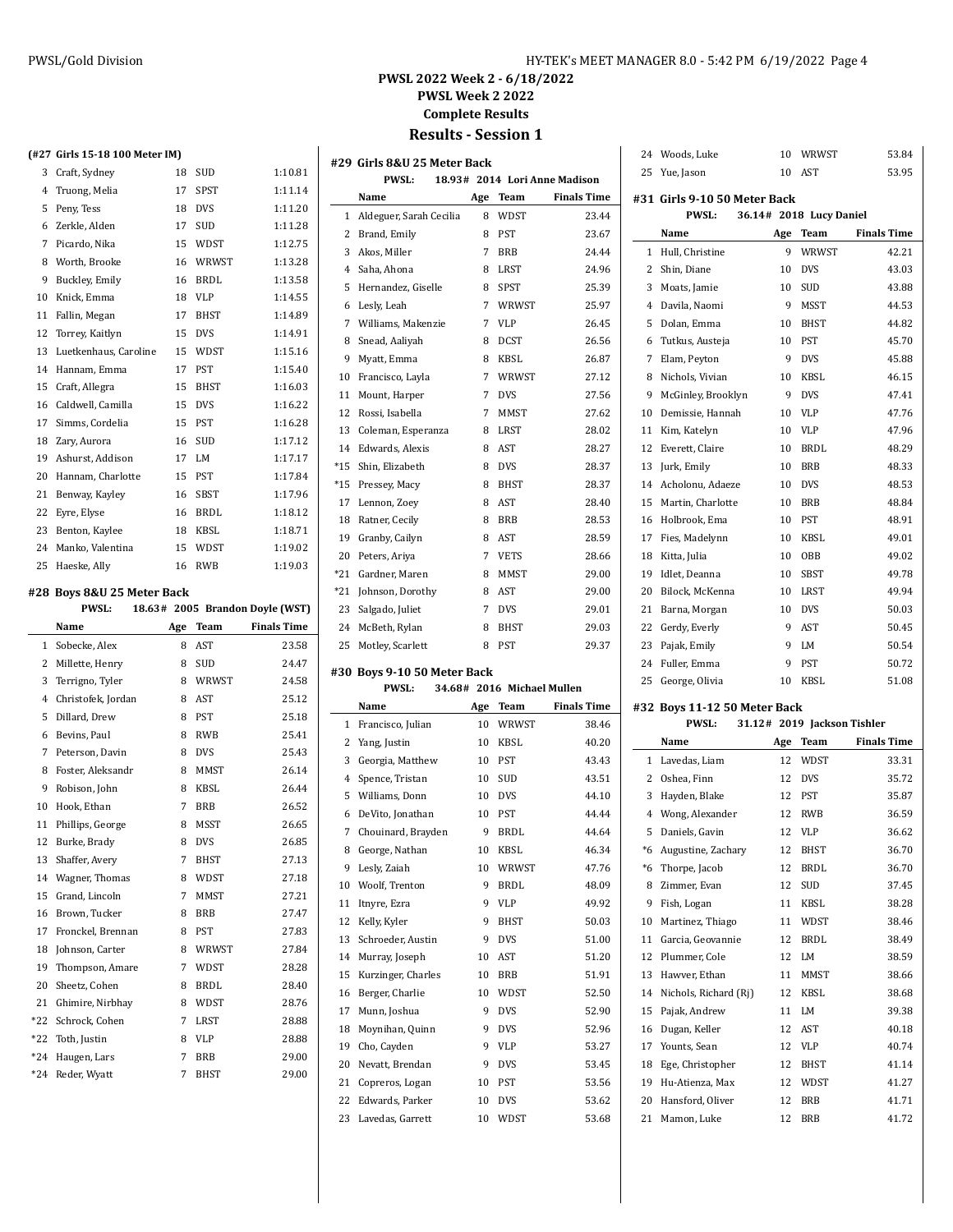| HY-TEK's MEET MANAGER 8.0 - 5:42 PM 6/19/2022 Page 5 |  |  |  |
|------------------------------------------------------|--|--|--|
|------------------------------------------------------|--|--|--|

**PWSL Week 2 2022**

**Complete Results**

|  |  |  |  |  | (#32 Boys 11-12 50 Meter Back) |
|--|--|--|--|--|--------------------------------|
|--|--|--|--|--|--------------------------------|

| 22 Corsino, Jaden Lucas | 11 | VLP     | 42.42 |
|-------------------------|----|---------|-------|
| 23 Gregory, Cameron     |    | 11 LRST | 42.80 |
| 24 Bonura, Andrew       |    | 12 BRB  | 42.85 |
| 25 Viggiani, James      | 12 | MSST    | 42.94 |

#### **#33 Girls 11-12 50 Meter Back**

#### **PWSL: 31.82# 2021 Alyssa Sagle Name Age Team Finals Time**

|              | Name                     | age | геаш        | гшать гипе |
|--------------|--------------------------|-----|-------------|------------|
| $\mathbf{1}$ | Aldeguer, Ariana         | 12  | WDST        | 34.06      |
| 2            | Hull, Sabrina            | 12  | WRWST       | 35.40      |
| 3            | Velarde Maynard, Matilda | 12  | <b>KBSL</b> | 36.05      |
| 4            | Hubert, Abigail          | 12  | <b>PST</b>  | 36.58      |
| 5            | Zarow, Alexis            | 12  | <b>WDST</b> | 37.64      |
| 6            | McCook, Isabella         | 12  | WDST        | 37.91      |
| 7            | Evans, Juliana           | 12  | <b>RWB</b>  | 38.44      |
| 8            | Rojas, Isabel            | 12  | <b>DCST</b> | 38.87      |
| 9            | Glass, Amelia            | 12  | <b>BHST</b> | 39.02      |
| 10           | Malinowski, Sophia       | 11  | PST         | 39.19      |
| 11           | King, Catherine          | 12  | <b>SBST</b> | 40.14      |
| 12           | Johnson, Kora            | 11  | WRWST       | 40.39      |
| 13           | Georgia, Yasmina         | 12  | <b>PST</b>  | 40.44      |
| 14           | Jenkins, Mikaylee        | 12  | PST         | 40.94      |
| 15           | Lovell, Ella             | 11  | <b>BRB</b>  | 41.01      |
| 16           | Cantilena, Emerson       | 11  | <b>BRDL</b> | 41.08      |
| 17           | Saha, Adritaa            | 12  | <b>LRST</b> | 41.13      |
| 18           | Lawhorne, Addyson        | 12  | <b>BRB</b>  | 41.32      |
| 19           | Fincham, Paige           | 11  | <b>DVS</b>  | 41.42      |
| 20           | Zobel, Brogan            | 12  | <b>PST</b>  | 41.60      |
| *21          | Beemer, Lilian           | 12  | <b>SUD</b>  | 41.64      |
| *21          | Venturini, Kaitlyn       | 12  | <b>SUD</b>  | 41.64      |
| 23           | Friend, Kyliee           | 11  | WRWST       | 42.06      |
| 24           | Mount, Alexis            | 12  | <b>DVS</b>  | 42.24      |
| 25           | Korkos, Effie            | 12  | <b>BRB</b>  | 42.51      |

#### **#34 Boys 13-14 50 Meter Back**

|              | <b>PWSL:</b>         |     | 28.27# 2018 Landon Gentry |                    |
|--------------|----------------------|-----|---------------------------|--------------------|
|              | Name                 | Age | Team                      | <b>Finals Time</b> |
| $\mathbf{1}$ | Oshea, William       | 14  | <b>DVS</b>                | 29.59              |
| 2            | Daniels, Trent       | 14  | <b>VLP</b>                | 30.16              |
| 3            | Ha, Elliot           | 13  | <b>BRB</b>                | 30.75              |
| $*4$         | Craft, Landon        | 14  | <b>SUD</b>                | 32.02              |
| $*4$         | Millsaps, Ian        | 13  | WDST                      | 32.02              |
| 6            | Deshmukh, Ayaan      | 13  | <b>AST</b>                | 32.13              |
| 7            | Beltram, Isaiah      | 14  | <b>VLP</b>                | 32.72              |
| 8            | Layden, Carter       | 14  | <b>SUD</b>                | 32.99              |
| 9            | Maldonado, Anthony   | 14  | PST                       | 33.27              |
| 10           | Doyle, Ian           | 14  | WRWST                     | 33.28              |
| 11           | Yang, Jayden         | 13  | <b>KBSL</b>               | 33.56              |
| 12           | Cho, Hanchae         | 13  | <b>PST</b>                | 33.59              |
| 13           | Lattanzi, Jacob      | 14  | <b>SBST</b>               | 33.62              |
| 14           | Querijero, Paul      | 14  | <b>BRDL</b>               | 34.62              |
| 15           | Linares, Mark        | 13  | <b>SUD</b>                | 34.81              |
| 16           | Murphy, Carter       | 13  | <b>DVS</b>                | 35.08              |
| 17           | Henriques, Rome John | 13  | <b>SPST</b>               | 35.66              |

## **Results - Session 1** Pendergraft, Aidan 14 AST 35.69 Gualavisi, Alexander 14 SBST 35.94 20 Utley, Michael 14 SUD 36.59 Moats, Jake 13 SUD 37.00 Kislowski, Michael 14 BRB 37.41 Sheetz, Landon 14 BRDL 38.13 Ward, Evan 13 DCST 38.31

## Hadsall, Tanner 13 BRB 38.89 **#35 Girls 13-14 50 Meter Back PWSL: 29.84# 2018 Camille Spink**

|                | L MOL:              |     | 49.04# 4010 Сашше эршк |                    |
|----------------|---------------------|-----|------------------------|--------------------|
|                | Name                | Age | <b>Team</b>            | <b>Finals Time</b> |
| $\mathbf{1}$   | Sagle, Alyssa       | 13  | <b>PST</b>             | 31.22              |
| 2              | Heath, Briana       | 14  | <b>BLST</b>            | 33.95              |
| 3              | Daniel, Lucy        | 14  | KBSL                   | 34.68              |
| $\overline{4}$ | Heller, Mia         | 14  | <b>BHST</b>            | 35.10              |
| 5              | Lavedas, Emma       | 14  | <b>WDST</b>            | 35.53              |
| 6              | Crown, Katherine    | 14  | PST                    | 35.78              |
| 7              | French, Alena       | 13  | <b>OBB</b>             | 36.38              |
| 8              | Park, Christine     | 13  | <b>DVS</b>             | 36.40              |
| 9              | Guzman, Hannah      | 13  | SBST                   | 36.58              |
| 10             | Snyder, Emma        | 13  | VLP                    | 36.90              |
| 11             | Albers, Taylor      | 14  | <b>WDST</b>            | 37.87              |
| 12             | Warner, Ariana      | 13  | <b>MMST</b>            | 38.13              |
| 13             | Berk, Stephanie     | 14  | <b>SUD</b>             | 38.28              |
| 14             | Picardo, Kiara      | 14  | <b>WDST</b>            | 38.47              |
| 15             | Latona, Kherrington | 13  | <b>BRB</b>             | 38.51              |
| 16             | Woolf, Emma         | 13  | <b>BRDL</b>            | 38.86              |
| 17             | Arnold, Lucy        | 14  | <b>DVS</b>             | 39.33              |
| 18             | Koler, Isabella     | 13  | AST                    | 39.44              |
| 19             | Knapp, Shannon      | 13  | <b>VLP</b>             | 39.65              |
| 20             | Jones, Payton       | 14  | <b>BRB</b>             | 39.71              |
| 21             | Gordon, Natasha     | 14  | PST                    | 39.86              |
| 22             | Ly, Margaret        | 14  | <b>DVS</b>             | 39.97              |
| 23             | Hennessy, Jillian   | 14  | WRWST                  | 40.07              |
| 24             | Fischer, Sophia     | 14  | WDST                   | 40.15              |
| 25             | Willis, Isabella    | 13  | <b>AST</b>             | 40.26              |

#### **#36 Boys 15-18 50 Meter Back**

|    | <b>PWSL:</b>         |     |             | 26.26# 2017 William Cumberland |
|----|----------------------|-----|-------------|--------------------------------|
|    | Name                 | Age | Team        | <b>Finals Time</b>             |
| 1  | Hoban, Owen          | 16  | WRWST       | 27.96                          |
| 2  | Strotheide, Ryan     | 18  | <b>PST</b>  | 28.37                          |
| 3  | Tishler, Jackson     | 15  | <b>BHST</b> | 28.53                          |
| 4  | Carroll, Christian   | 16  | <b>BRDL</b> | 28.70                          |
| 5  | Crown, Alexander     | 16  | <b>PST</b>  | 29.28                          |
| 6  | Shankle, Christopher | 18  | <b>BRDL</b> | 29.53                          |
| 7  | Sowers, Leo          | 17  | <b>BRDL</b> | 29.65                          |
| 8  | Chmielenski, Ryan    | 18  | <b>BRDL</b> | 29.83                          |
| 9  | Nham, Maddox         | 16  | <b>BRB</b>  | 29.91                          |
| 10 | Mendoza, Ramses      | 16  | LRST        | 30.03                          |
| 11 | Lee, Justin          | 17  | <b>PST</b>  | 30.10                          |
| 12 | Young, Hatcher       | 17  | SUD         | 30.25                          |
| 13 | Welsh, Cooper        | 16  | <b>MSST</b> | 30.56                          |
| 14 | Woolf, Will          | 16  | <b>BRDL</b> | 30.94                          |
| 15 | Grant, Logan         | 17  | <b>BRDL</b> | 31.02                          |

| 16    | Davis, Peter                  | 17  | <b>SUD</b>               | 31.15              |
|-------|-------------------------------|-----|--------------------------|--------------------|
| 17    | Brown, Carter                 | 17  | <b>RWB</b>               | 31.22              |
| 18    | Juhlin, Parker                | 15  | SBST                     | 31.24              |
| 19    | Caldwell, Daniel              | 16  | <b>DVS</b>               | 31.38              |
| 20    | Mastropaolo, Nicholas         | 16  | <b>BRB</b>               | 31.59              |
| 21    | Drew, Samual                  | 17  | AST                      | 31.68              |
| 22    | Romano, Kyle                  | 18  | VLP                      | 31.87              |
| 23    | Black, Richard                | 15  | <b>BHST</b>              | 31.94              |
| 24    | Reilly, Ryan                  | 16  | <b>DVS</b>               | 32.13              |
| 25    | Parkzes, Ryan                 | 17  | SBST                     | 32.32              |
|       | #37 Girls 15-18 50 Meter Back |     |                          |                    |
|       | <b>PWSL:</b>                  |     | 27.95# 2021 Aris Runnels |                    |
|       | Name                          | Age | Team                     | <b>Finals Time</b> |
| 1     | Spink, Camille                | 17  | <b>PST</b>               | 28.66              |
| 2     | Zerkle, Alden                 | 17  | SUD                      | 32.00              |
| 3     | Golembiewski, Sienna          | 16  | <b>BRB</b>               | 33.09              |
| $*4$  | Martel, Alyssa                | 16  | <b>VLP</b>               | 33.13              |
| $*4$  | Picardo, Nika                 | 15  | WDST                     | 33.13              |
| 6     | Torrey, Kaitlyn               | 15  | <b>DVS</b>               | 33.57              |
| 7     | Ventura, Brihanna             | 16  | KBSL                     | 33.80              |
| 8     | Craft, Sydney                 | 18  | SUD                      | 33.88              |
| 9     | Peny, Tess                    | 18  | <b>DVS</b>               | 34.09              |
| 10    | Giovinazzo, Alyssa            | 16  | SBST                     | 34.27              |
| 11    | Knick, Emma                   | 18  | VLP                      | 34.34              |
| $*12$ | Luetkenhaus, Katie            | 18  | WDST                     | 34.44              |
| $*12$ | Ly, Grace                     | 17  | <b>DVS</b>               | 34.44              |
|       | 14 Golsen, Sarah              | 17  | <b>DVS</b>               | 35.06              |
| 15    | Eyre, Elyse                   | 16  | <b>BRDL</b>              | 35.19              |
| 16    | Brazier, Emma                 | 18  | MMST                     | 35.20              |
| 17    | Condon, Clara                 | 15  | SUD                      | 35.31              |
| 18    | Welsby, Tess                  | 17  | <b>DCST</b>              | 35.50              |
| 19    | Roloff, Sarah                 | 16  | <b>BRB</b>               | 35.62              |
| 20    | Sabahi, Kimiya                | 15  | LM                       | 35.93              |
| 21    | Korkos, Christina             | 15  | <b>BRB</b>               | 35.98              |
| 22    | Benton, Kaylee                | 18  | KBSL                     | 36.02              |
| 23    | Manko, Valentina              | 15  | WDST                     | 36.06              |
| 24    | Denny, Lauren                 | 15  | PST                      | 36.08              |

#### **#38 Boys 8&U 25 Meter Breast**

|              | <b>PWSL:</b>      |     |             | 21.75# 2002 Louis Wojciechowski (S |
|--------------|-------------------|-----|-------------|------------------------------------|
|              | Name              | Age | Team        | <b>Finals Time</b>                 |
| $\mathbf{1}$ | Daniel, Oliver    | 8   | KBSL        | 25.23                              |
| 2            | Maas, Luke        | 8   | <b>BRB</b>  | 28.12                              |
| 3            | Abraham, Mitchell | 8   | <b>BHST</b> | 28.19                              |
| 4            | Foster, Aleksandr | 8   | MMST        | 28.38                              |
| 5.           | Wall, Nicholas    | 7   | <b>MMST</b> | 28.51                              |
| 6            | Sherman, Parker   | 8   | MSST        | 29.75                              |
| 7            | Jones III, Stevie | 7   | <b>SPST</b> | 31.00                              |
| 8            | Grand, Lincoln    | 7   | MMST        | 31.45                              |
| 9            | Ghimire, Nirbhay  | 8   | <b>WDST</b> | 31.53                              |
| 10           | Pinto, Lucas      | 7   | KBSL        | 31.93                              |
| 11           | Wagner, Thomas    | 8   | WDST        | 32.00                              |
| 12           | Toms, Bennett     | 8   | WDST        | 32.28                              |
| 13           | Jurk, Eli         | 8   | <b>BRB</b>  | 33.37                              |
|              |                   |     |             |                                    |

Maynard, Madison 16 PST 36.12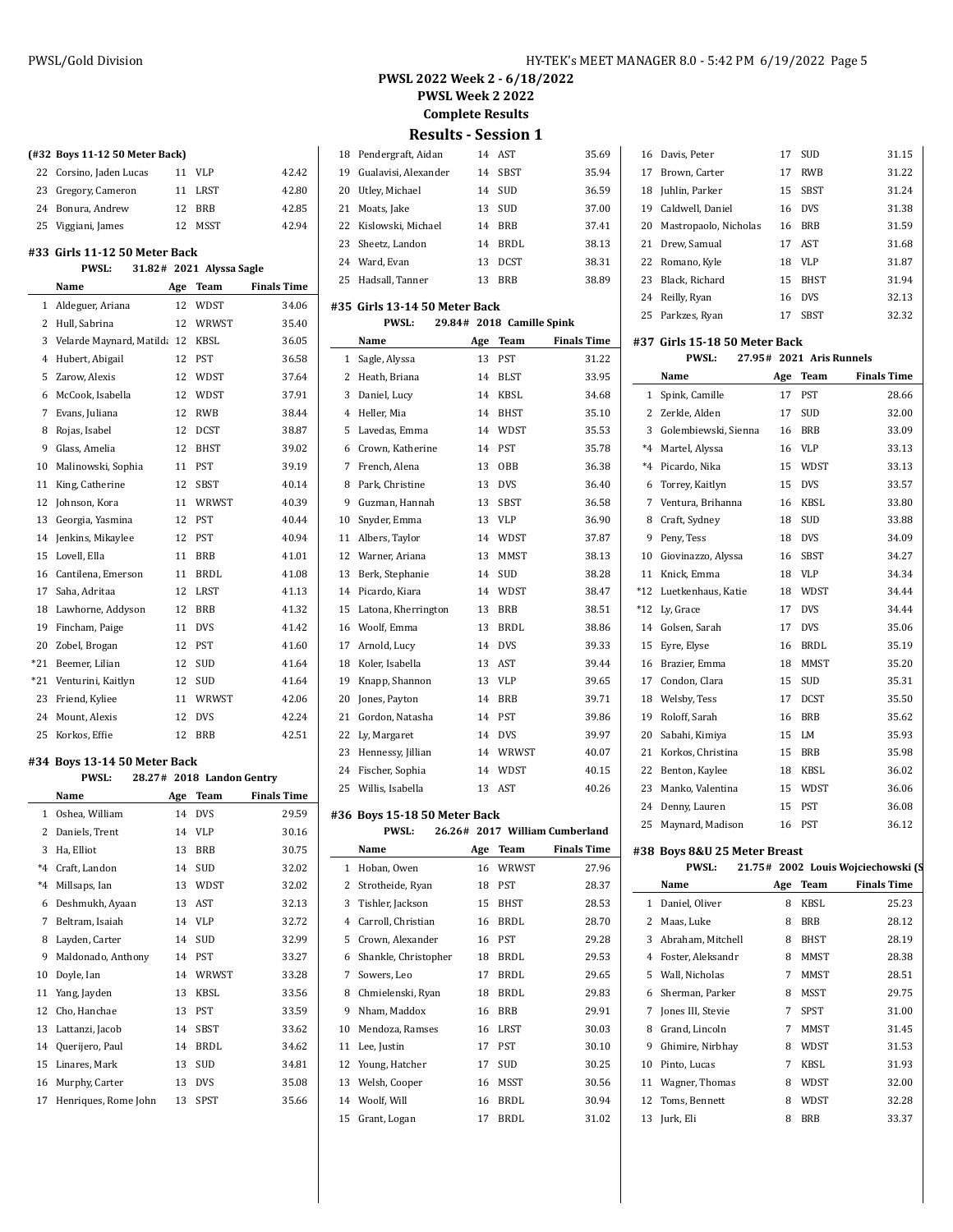**PWSL Week 2 2022**

**Complete Results**

**Results - Session 1**

| 10           | Madigan, Deaglan               | 10              | <b>BHST</b>              | 52.19                         |
|--------------|--------------------------------|-----------------|--------------------------|-------------------------------|
| 11           | Rall, Preston                  | 10              | SUD                      | 52.32                         |
| 12           | Williams, Donn                 | 10              | <b>DVS</b>               | 53.40                         |
| 13           | Smith, Miles                   | 10              | OBB                      | 54.56                         |
| 14           | Schilling, Emmitt              | 9               | <b>MMST</b>              | 55.63                         |
| 15           | Malinowski, Alexander          | 10              | PST                      | 55.82                         |
| 16           | Stephens, Essayas              | 10              | LRST                     | 56.47                         |
| 17           | Dugan, Finn                    | 10              | AST                      | 56.57                         |
| 18           | Ashton, Maximilian             | 10              | SUD                      | 57.53                         |
| 19           | Bukarau, Keni                  | 10              | <b>SBST</b>              | 57.58                         |
| 20           | Nguyen, James                  | 10              | <b>SUD</b>               | 58.31                         |
| 21           | Ghimire, Sambridha             | 10              | WDST                     | 58.43                         |
| 22           | McCook, Sawyer                 | 9               | WDST                     | 58.68                         |
| 23           | Flores, James                  | 10              | SPST                     | 58.97                         |
| 24           | Berger, Charlie                | 10              | WDST                     | 59.25                         |
| 25           | Craine, Danny                  | 9               | AST                      | 59.33                         |
|              |                                |                 |                          |                               |
|              | #41 Girls 9-10 50 Meter Breast |                 |                          |                               |
|              | PWSL:                          |                 |                          | 40.75# 2016 Lori Anne Madison |
|              | Name                           | Age             | Team                     | <b>Finals Time</b>            |
| $\mathbf{1}$ | Sosinski, Hailey               | 9               | <b>DVS</b>               | 46.15                         |
| $\mathbf{2}$ | Martinez, Lara                 | 10              | WDST                     | 47.15                         |
| 3            | Demissie, Hannah               | 10              | <b>VLP</b>               | 47.75                         |
| 4            | Kitta, Julia                   | 10              | OBB                      | 49.56                         |
| 5            | Johnson, Jai                   | 9               | <b>PST</b>               | 50.16                         |
| 6            | Zimmer, Aubrey                 | 10              | SUD                      | 50.84                         |
| 7            | Walls, Eliana                  | 10              | SUD                      | 51.08                         |
| 8            | Everett, Claire                | 10              | BRDL                     | 51.32                         |
| *9           | Acholonu, Adaeze               | 10              | <b>DVS</b>               | 52.64                         |
| $*9$         | Tra, Haley                     | 10              | WRWST                    | 52.64                         |
| 11           | Moats, Jamie                   | 10              | <b>SUD</b>               | 52.90                         |
| 12           | Winkler, Esther                | 10              | AST                      | 53.50                         |
| 13           | Hawver, Allison                | 9               | MMST                     | 53.90                         |
| 14           | Woodward, Madison              | 10              | <b>DVS</b>               | 54.04                         |
| 15           | Rogers, Jessica                | 10              | LRST                     | 54.32                         |
| 16           | Toliver, Evelyn                | 10              | MSST                     | 54.50                         |
| 17           | Dolan, Emma                    | 10              | <b>BHST</b>              | 54.54                         |
| 18           | Mason, Layla                   | 10 <sup>1</sup> | <b>BRB</b>               | 54.75                         |
| 19           | Martin, Charlotte              | 10              | <b>BRB</b>               | 54.94                         |
|              | 20 Kay, Clare                  |                 | 10 SUD                   | 55.20                         |
|              | 21 Adams, Madison              | 10              | BRB                      | 55.79                         |
| 22           | Simpson, Hadley                | 9               | SUD                      | 56.39                         |
| 23           | Burlingame, Rebecca            | 9               | LM                       | 57.07                         |
| 24           | White, Kensington              | 9               | <b>BRDL</b>              | 57.60                         |
| 25           | Fuller, Kathryn                | 10              | <b>PST</b>               | 57.62                         |
|              | #42 Boys 11-12 50 Meter Breast |                 |                          |                               |
|              | <b>PWSL:</b>                   |                 | 33.19# 2018 Jordan Evans |                               |
|              | Name                           | Age             | Team                     | <b>Finals Time</b>            |
| 1            | Hayden, Blake                  | 12              | PST                      | 39.36                         |
|              | 2 Arredondo, Leonidas          | 12              | MMST                     | 41.18                         |
| 3            | Hu-Atienza, Max                |                 | 12 WDST                  | 42.00                         |
| 4            | Craft, Bennett                 |                 | 12 BHST                  | 42.06                         |
| 5            | Lavedas, Liam                  |                 | 12 WDST                  | 42.19                         |
|              | *6 Garcia, Geovannie           |                 | 12 BRDL                  | 42.77                         |
|              | *6 Martinez, Thiago            | 11              | WDST                     | 42.77                         |
|              |                                |                 |                          |                               |

| 8  | Pak, Karson           | 12 | KBSL        | 43.00 |
|----|-----------------------|----|-------------|-------|
| 9  | Daniels, Gavin        | 12 | <b>VLP</b>  | 43.01 |
| 10 | Klump, Thomas         | 11 | SUD         | 43.20 |
| 11 | Zimmer, Evan          | 12 | SUD         | 44.09 |
| 12 | Plummer, Cole         | 12 | LM          | 44.82 |
| 13 | Mamon, Luke           | 12 | <b>BRB</b>  | 44.94 |
| 14 | Wall, Victor          | 11 | <b>MMST</b> | 45.21 |
| 15 | Ha, Joel              | 12 | <b>BRDL</b> | 45.39 |
| 16 | Younts, Sean          | 12 | VLP         | 45.49 |
| 17 | Manon, Noah           | 11 | SBST        | 46.13 |
| 18 | Daniel, Sebastian     | 12 | KBSL        | 46.19 |
| 19 | Zachariasen, Logan    | 12 | <b>OBB</b>  | 46.63 |
| 20 | Corsino, Jaden Lucas  | 11 | VLP         | 47.00 |
| 21 | Pindle, Christian     | 11 | SBST        | 47.14 |
| 22 | Coleman, Boris        | 11 | PST         | 47.74 |
| 23 | Thai, Vincent         | 12 | LRST        | 47.87 |
| 24 | Nichols, Richard (Ri) | 12 | KBSL        | 47.96 |
| 25 | Bengtson, Declan      | 11 | PST         | 48.44 |

#### **#43 Girls 11-12 50 Meter Breast**

**PWSL: 36.22# 2017 Emma Hannam**

|                | Name                           | Age | Team                     | <b>Finals Time</b> |
|----------------|--------------------------------|-----|--------------------------|--------------------|
| 1              | Fargo, Emersyn                 | 12  | <b>DVS</b>               | 40.84              |
| $\overline{2}$ | Chehadeh, Adelina              | 12  | <b>PST</b>               | 41.31              |
| 3              | Harper, Grace                  | 12  | RWB                      | 41.81              |
| 4              | Johnson, Avery                 | 12  | AST                      | 42.09              |
| 5              | Heath, Alexandra               | 11  | <b>PST</b>               | 42.12              |
| 6              | Wallace, Alyssa                | 12  | KBSL                     | 43.04              |
| 7              | Wilder, Brooke                 | 11  | <b>KBSL</b>              | 43.40              |
| 8              | Evans, Juliana                 | 12  | <b>RWB</b>               | 43.59              |
| 9              | Lawhorne, Addyson              | 12  | <b>BRB</b>               | 43.65              |
| 10             | Kamil, Rachel                  | 11  | <b>PST</b>               | 44.31              |
| 11             | Schroeder, Elizabeth           | 11  | <b>DVS</b>               | 44.90              |
| 12             | Mumley, Reese                  | 12  | AST                      | 45.64              |
| 13             | McCook, Isabella               | 12  | WDST                     | 45.96              |
| 14             | Hull, Sabrina                  | 12  | WRWST                    | 46.75              |
| 15             | Oconnor, Natalie               | 11  | <b>SUD</b>               | 46.78              |
| 16             | Rowlison, Nia                  | 12  | AST                      | 47.02              |
| 17             | Correll, Hannah                | 12  | <b>KBSL</b>              | 47.15              |
| 18             | Rahmouni, Noel                 | 12  | <b>BRDL</b>              | 47.18              |
| 19             | Heller, Zoe                    | 11  | <b>BHST</b>              | 47.19              |
| 20             | Frisk, Raegan                  | 12  | <b>BHST</b>              | 47.29              |
| 21             | Brown, Reagan                  | 12  | SBST                     | 47.40              |
| 22             | Holtom, Emma                   | 12  | <b>BHST</b>              | 47.43              |
| 23             | Martin, Abigail                | 12  | <b>BRB</b>               | 47.46              |
| 24             | Thoma, Katelyn                 | 12  | <b>DVS</b>               | 47.88              |
| 25             | Norman, Olivia                 | 11  | SBST                     | 48.00              |
|                | #44 Boys 13-14 50 Meter Breast |     |                          |                    |
|                | <b>PWSL:</b>                   |     | 31.15# 2019 Jordan Evans |                    |

|   | Name                  | Age | Team        | <b>Finals Time</b> |
|---|-----------------------|-----|-------------|--------------------|
|   | 1 Golembiewski, Grant | 14  | <b>BRB</b>  | 34.89              |
|   | 2 Weiner, Benjemin    | 14  | VLP         | 35.68              |
| 3 | Parkzes, Mason        | 14  | <b>SBST</b> | 35.91              |
|   | 4 Cioletti, Robert    | 14  | VLP         | 35.96              |
|   | 5 Layden, Carter      | 14  | SUD         | 36.45              |

## **(#38 Boys 8&U 25 Meter Breast)**

| 14 | Fuller, Michael      | 7 | <b>PST</b>  | 33.72 |
|----|----------------------|---|-------------|-------|
| 15 | Millette, Henry      | 8 | <b>SUD</b>  | 33.95 |
|    | 16 Rannells, Anthony | 7 | <b>SUD</b>  | 34.27 |
| 17 | Norman, Landon       | 7 | <b>PST</b>  | 34.81 |
| 18 | Bisase, Lincoln      | 8 | <b>RWB</b>  | 35.35 |
| 19 | Burke, Brady         | 8 | <b>DVS</b>  | 35.82 |
| 20 | Espana, Thiago       | 8 | <b>KBSL</b> | 35.88 |
| 21 | Colton, Ian          | 8 | I.M         | 36.03 |
| 22 | Benedict, Landon     | 8 | <b>VLP</b>  | 36.05 |
| 23 | Coffey, Henry        | 7 | WRWST       | 37.31 |
|    | 24 Alex, Colton      | 6 | <b>DVS</b>  | 37.63 |
|    | 25 Holden, Tucker    | 8 | <b>BRB</b>  | 38.19 |

#### **#39 Girls 8&U 25 Meter Breast**

| hiis oqu 45 meter bitast |  |                    |                               |
|--------------------------|--|--------------------|-------------------------------|
| <b>PWSL:</b>             |  |                    | 20.81# 2014 Lori Anne Madison |
| $T = 1$                  |  | <b>The company</b> | Finale Time                   |

|                | Name                    | Age | Team        | <b>Finals Time</b> |
|----------------|-------------------------|-----|-------------|--------------------|
| 1              | Cotter, Caroline        | 8   | <b>BRB</b>  | 25.53              |
| $\overline{2}$ | Rossi, Isabella         | 7   | <b>MMST</b> | 26.10              |
| 3              | Alex, Kenzie            | 8   | <b>DVS</b>  | 26.52              |
| 4              | Williams, Tatum         | 8   | <b>DVS</b>  | 26.88              |
| 5              | Akos, Miller            | 7   | <b>BRB</b>  | 28.53              |
| 6              | Aldeguer, Sarah Cecilia | 8   | WDST        | 28.88              |
| 7              | Deavers, Carmela        | 8   | <b>WDST</b> | 29.18              |
| 8              | Manion, Karli           | 8   | <b>RWB</b>  | 29.53              |
| 9              | Brand, Emily            | 8   | <b>PST</b>  | 29.62              |
| 10             | Copreros, Addison       | 7   | <b>PST</b>  | 29.68              |
| 11             | Bartlett, Rio           | 7   | <b>OBB</b>  | 29.90              |
| 12             | Lesly, Leah             | 7   | WRWST       | 30.00              |
| 13             | Hicks, Addyson          | 8   | OBB         | 30.31              |
| 14             | Carpenter, Elle         | 8   | SUD         | 30.40              |
| 15             | Myatt, Emma             | 8   | <b>KBSL</b> | 30.50              |
| 16             | Edwards, Alexis         | 8   | AST         | 30.57              |
| 17             | Lennon, Zoey            | 8   | AST         | 30.66              |
|                | 18 Walls, Isabella      | 7   | <b>SUD</b>  | 30.71              |
| 19             | Bruns, Olivia           | 8   | <b>SUD</b>  | 30.83              |
| 20             | Foster, Kaitlyn         | 8   | <b>DVS</b>  | 31.28              |
| 21             | Martin, Violet          | 8   | <b>BRB</b>  | 31.58              |
| 22             | Srayi, Reem             | 7   | OBB         | 31.84              |
| 23             | Pressey, Macy           | 8   | BHST        | 31.85              |
| 24             | Phommachanh, Hannah     | 8   | <b>WDST</b> | 32.56              |
| 25             | Roskos, Ariana          | 7   | <b>LRST</b> | 33.13              |

## **#40 Boys 9-10 50 Meter Breast**

| <b>PWSL:</b> |  |  | 37.72# 2016 Jordan Evans |
|--------------|--|--|--------------------------|
|--------------|--|--|--------------------------|

|      | Name                   | Age | Team        | <b>Finals Time</b> |
|------|------------------------|-----|-------------|--------------------|
| 1    | Daniel, Jaxson         | 10  | KBSL        | 46.43              |
| 2    | Francisco, Julian      | 10  | WRWST       | 47.97              |
|      | 3 Arredondo, Maximus   | 10  | <b>MMST</b> | 48.94              |
| 4    | DeVito, Jonathan       | 10  | <b>PST</b>  | 49.45              |
| 5    | Huynh, Jaden           | 10  | <b>RWB</b>  | 50.25              |
|      | *6 Woolf, Trenton      | 9   | BRDL        | 51.78              |
| $*6$ | Roccograndi, Landon    | 10  | VLP         | 51.78              |
| 8    | George, Timothy        | 10  | <b>OBB</b>  | 51.95              |
| 9    | Acholonu, Arinzechukwu | 9   | <b>DVS</b>  | 52.09              |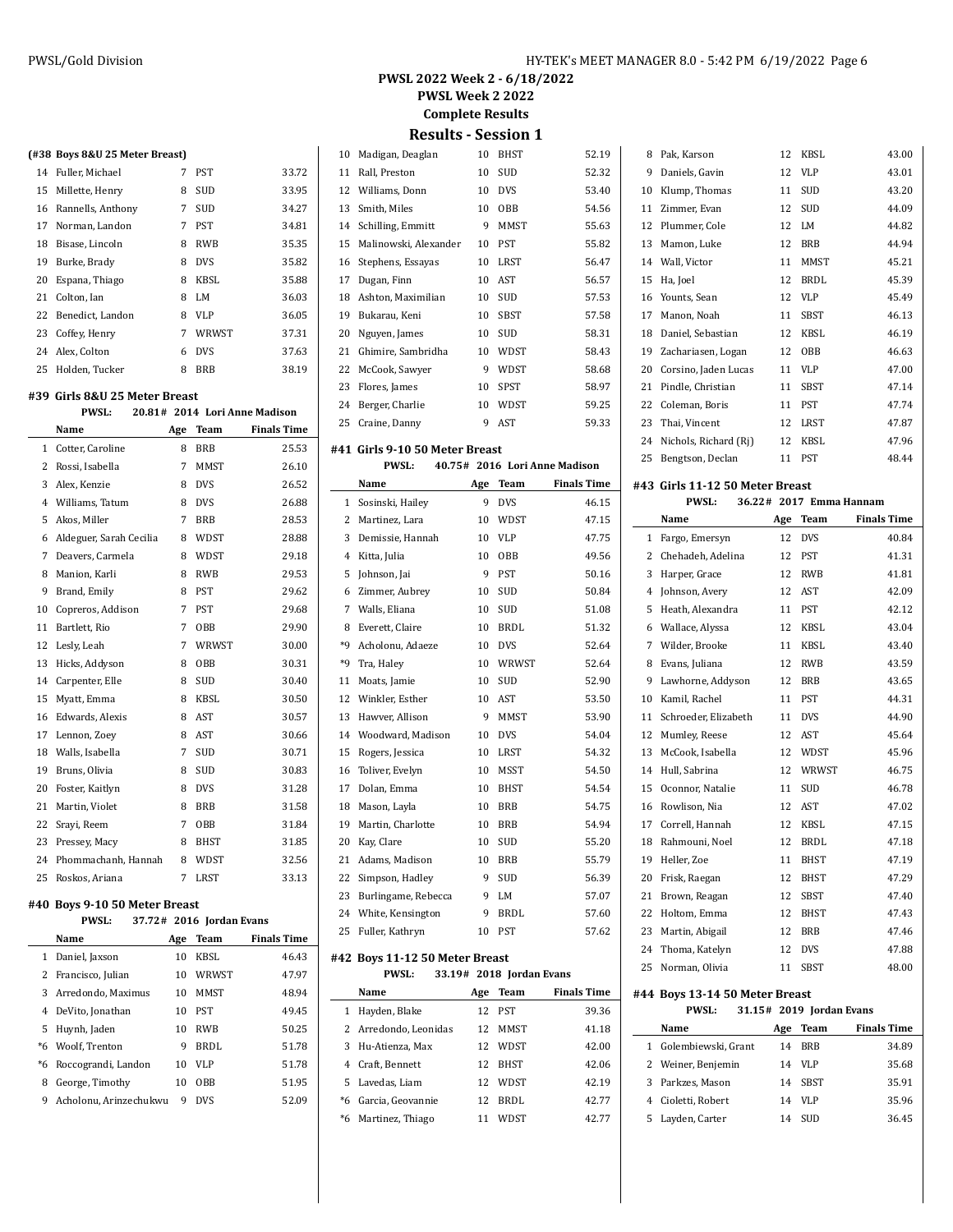**PWSL 2022 Week 2 - 6/18/2022 PWSL Week 2 2022**

**Complete Results**

## **Results - Session 1**

|    | (#44 Boys 13-14 50 Meter Breast) |    |             |       |
|----|----------------------------------|----|-------------|-------|
| 6  | Gualavisi, Alexander             | 14 | SBST        | 36.72 |
| 7  | Wilder, Joshua                   | 13 | <b>KBSL</b> | 36.74 |
| 8  | Cho, Hanchae                     | 13 | <b>PST</b>  | 36.75 |
| 9  | White, Donovan                   | 13 | WRWST       | 36.83 |
| 10 | Utter, Trov                      | 14 | <b>SUD</b>  | 37.64 |
| 11 | Coleman, Joseph                  | 14 | <b>PST</b>  | 37.72 |
| 12 | Fitts, Zackary                   | 14 | UST         | 37.74 |
| 13 | DeVito, Christopher              | 14 | <b>PST</b>  | 37.78 |
| 14 | Kissi, Bryan                     | 13 | <b>BRB</b>  | 37.94 |
| 15 | Yambao, Joseph                   | 14 | <b>SPST</b> | 38.38 |
| 16 | Yambao, Joshua                   | 14 | <b>SPST</b> | 38.54 |
| 17 | Gold, Joshua                     | 14 | OBB         | 38.64 |
| 18 | Maldonado, Anthony               | 14 | <b>PST</b>  | 38.73 |
| 19 | Utley, Michael                   | 14 | SUD         | 38.90 |
| 20 | Bartlett, Thrace                 | 14 | OBB         | 38.96 |
| 21 | Craine, Ricky                    | 13 | <b>AST</b>  | 39.03 |
| 22 | Craft, Landon                    | 14 | <b>SUD</b>  | 39.14 |
| 23 | Kien, Kayden                     | 13 | PST         | 39.24 |
| 24 | Bair, Lukas                      | 14 | <b>DVS</b>  | 39.89 |
| 25 | Murphy, Colin                    | 13 | <b>SBST</b> | 39.96 |
|    |                                  |    |             |       |

## **#45 Girls 13-14 50 Meter Breast**

**PWSL: 34.41# 2018 Abigail Daniel**

|                | Name                | Age | Team        | <b>Finals Time</b> |
|----------------|---------------------|-----|-------------|--------------------|
| 1              | Richardson, Madison | 14  | <b>PST</b>  | 37.05              |
| 2              | Crown, Katherine    | 14  | PST         | 37.68              |
| 3              | Grabowski, Arielle  | 14  | <b>SBST</b> | 38.68              |
| $\overline{4}$ | Buehler, Taylor     | 14  | <b>DVS</b>  | 40.10              |
| 5              | Conroy, Grace       | 14  | <b>VLP</b>  | 40.50              |
| 6              | Rutledge, Mackenzie | 14  | PST         | 40.84              |
| 7              | Heller, Mia         | 14  | <b>BHST</b> | 41.18              |
| 8              | Koler, Isabella     | 13  | <b>AST</b>  | 41.26              |
| 9              | Jones, Payton       | 14  | <b>BRB</b>  | 41.75              |
| 10             | Edenberg, Haley     | 13  | <b>BRDL</b> | 41.87              |
| 11             | Sanchez, Mia        | 14  | <b>BLST</b> | 42.25              |
| 12             | Snyder, Emma        | 13  | <b>VLP</b>  | 42.26              |
| 13             | Heath, Ariana       | 14  | <b>BLST</b> | 42.37              |
| 14             | Balagtas, Lauren    | 13  | <b>SUD</b>  | 42.40              |
| 15             | Munn, Camryn        | 13  | <b>DVS</b>  | 42.69              |
| 16             | Latona, Kherrington | 13  | <b>BRB</b>  | 43.03              |
| 17             | Park, Christine     | 13  | <b>DVS</b>  | 43.38              |
| 18             | Smith, Lily         | 13  | <b>LRST</b> | 43.62              |
| 19             | Windmiller, Alexia  | 13  | WRWST       | 43.85              |
| 20             | Ussher, Kezia       | 13  | MSST        | 43.88              |
| 21             | Picardo, Kiara      | 14  | <b>WDST</b> | 43.95              |
| 22             | Oliver, Olivia      | 14  | <b>AST</b>  | 44.02              |
| 23             | Ridge, Siri         | 14  | WRWST       | 44.51              |
| 24             | Garvey, Anastasia   | 13  | <b>SUD</b>  | 44.82              |
| 25             | Smith, Isabella     | 13  | LM          | 44.96              |
|                |                     |     |             |                    |

#### **#46 Boys 15-18 50 Meter Breast**

#### **PWSL: 28.97# 2018 Spencer Rowe Name Age Team Finals Time**

| name               | $n_{\rm gc}$ ream |       |
|--------------------|-------------------|-------|
| 1 Johnson, Matthew | 17 BHST           | 31.72 |

| 2              | Wence, Brayden     | 17 | WDST        | 32.31 |
|----------------|--------------------|----|-------------|-------|
| 3              | Truong, Dawson     | 17 | <b>DCST</b> | 33.00 |
| $\overline{4}$ | Gardner, Brandon   | 17 | <b>BRDL</b> | 33.18 |
| 5              | Cooper, Benjamin   | 16 | SUD         | 33.39 |
| $*6$           | Bae, Alex          | 15 | <b>VLP</b>  | 33.58 |
| *6             | Howery, Owen       | 17 | <b>SBST</b> | 33.58 |
| 8              | Pearson, Boden     | 16 | WDST        | 33.72 |
| 9              | Firtag, Benjamin   | 18 | WRWST       | 33.94 |
| 10             | Rinker, Kyle       | 18 | <b>PST</b>  | 33.96 |
| 11             | Kirsch, Jackson    | 16 | VLP         | 34.43 |
| 12             | Sowers, Leo        | 17 | <b>BRDL</b> | 34.53 |
| 13             | Kanefsky, Aaron    | 18 | <b>BRB</b>  | 34.75 |
| 14             | Ha, Samuel         | 15 | <b>BRDL</b> | 34.97 |
| 15             | Epifanio, Patrick  | 16 | <b>SPST</b> | 34.98 |
| 16             | Juhlin, Parker     | 15 | <b>SBST</b> | 35.08 |
| *17            | Torres, Mauricio   | 18 | WDST        | 35.12 |
| $*17$          | Shahateet, Jackson | 18 | <b>SBST</b> | 35.12 |
| 19             | Quimby, Paul David | 18 | <b>MMST</b> | 35.19 |
| 20             | Huynh, Tristan     | 18 | RWB         | 35.40 |
| 21             | Woolf, Will        | 16 | BRDL        | 35.56 |
| 22             | Cho, Hansuh        | 15 | <b>PST</b>  | 35.68 |
| 23             | Grant, Logan       | 17 | <b>BRDL</b> | 35.89 |
| 24             | Hopkins, Liam      | 17 | <b>RWB</b>  | 35.94 |
| 25             | Gilbert, Peter     | 17 | <b>BRDL</b> | 36.14 |

#### **#47 Girls 15-18 50 Meter Breast PWSL: 32.81# 2016 Mary Claire Tansill**

 $\overline{\phantom{a}}$ 

|                | Name                  | Age | <b>Team</b> | <b>Finals Time</b> |
|----------------|-----------------------|-----|-------------|--------------------|
| $\mathbf{1}$   | Hannam, Emma          | 17  | <b>PST</b>  | 35.82              |
| 2              | Sistrunk, Elizabeth   | 15  | <b>MMST</b> | 36.97              |
| 3              | Truong, Melia         | 17  | <b>SPST</b> | 38.03              |
| $\overline{4}$ | Condon, Clara         | 15  | <b>SUD</b>  | 38.21              |
| 5              | Craft, Allegra        | 15  | <b>BHST</b> | 38.81              |
| 6              | Martel, Alyssa        | 16  | <b>VLP</b>  | 39.01              |
| 7              | Scott, Rachel         | 16  | <b>LRST</b> | 39.06              |
| 8              | Calabria, Celia       | 17  | <b>VLP</b>  | 39.29              |
| 9              | Rover, Hannah         | 17  | <b>BRB</b>  | 39.34              |
| 10             | Caldwell, Camilla     | 15  | <b>DVS</b>  | 39.37              |
| 11             | Ashurst, Addison      | 17  | LM          | 39.59              |
| 12             | Welsby, Tess          | 17  | <b>DCST</b> | 39.91              |
| 13             | Luetkenhaus, Caroline | 15  | WDST        | 40.15              |
| 14             | Koler, Jillian        | 17  | AST         | 40.32              |
| 15             | Curry, McKenna        | 16  | <b>PST</b>  | 40.34              |
| 16             | Eyre, Elyse           | 16  | <b>BRDL</b> | 40.50              |
| 17             | Laine, Bryar          | 16  | <b>BHST</b> | 40.51              |
| 18             | Denny, Lauren         | 15  | PST         | 40.84              |
| 19             | Roder, Maria          | 17  | AST         | 41.08              |
| 20             | Zary, Aurora          | 16  | <b>SUD</b>  | 41.33              |
| 21             | DeNard, Riley         | 15  | <b>MSST</b> | 41.94              |
| 22             | Grocholski, Alaina    | 15  | <b>SUD</b>  | 42.13              |
| 23             | Browne, Lena          | 18  | WDST        | 42.15              |
| 24             | Ly, Grace             | 17  | <b>DVS</b>  | 42.18              |
| 25             | Von Herbulis, Lillian | 16  | <b>BHST</b> | 42.38              |
|                |                       |     |             |                    |

|              | #48 Boys 8&U 25 Meter Fly  |     |                          |                                    |
|--------------|----------------------------|-----|--------------------------|------------------------------------|
|              | <b>PWSL:</b>               |     | 16.74# 2016 Ryan Maynard |                                    |
|              | Name                       | Age | Team                     | <b>Finals Time</b>                 |
| $\mathbf{1}$ | Soliz, Andres              | 8   | <b>SPST</b>              | 22.14                              |
| 2            | Daniel, Oliver             | 8   | KBSL                     | 22.96                              |
| 3            | Wall, Nicholas             | 7   | <b>MMST</b>              | 23.84                              |
| 4            | Sobecke, Alex              | 8   | <b>AST</b>               | 24.28                              |
| 5            | Jones III, Stevie          | 7   | <b>SPST</b>              | 26.46                              |
| 6            | Christofek, Jordan         | 8   | AST                      | 26.61                              |
| 7            | Phillips, George           | 8   | <b>MSST</b>              | 27.84                              |
| 8            | Millette, Henry            | 8   | <b>SUD</b>               | 28.01                              |
| 9            | Thompson, Amare            | 7   | WDST                     | 28.75                              |
| 10           | Maas, Luke                 | 8   | <b>BRB</b>               | 29.03                              |
| 11           | Peterson, Davin            | 8   | <b>DVS</b>               | 29.43                              |
| 12           | Bisase, Lincoln            | 8   | <b>RWB</b>               | 29.87                              |
| 13           | Ghimire, Nirbhay           | 8   | WDST                     | 30.64                              |
| 14           | Bevins, Paul               | 8   | <b>RWB</b>               | 31.13                              |
| 15           | Pinto, Lucas               | 7   | KBSL                     | 31.95                              |
| 16           | Espana, Thiago             | 8   | <b>KBSL</b>              | 32.15                              |
| 17           | Norman, Landon             | 7   | <b>PST</b>               | 32.71                              |
| 18           | Hook, Ethan                | 7   | <b>BRB</b>               | 33.16                              |
| 19           | Sherman. Parker            | 8   | <b>MSST</b>              | 33.59                              |
| 20           | Foster, Aleksandr          | 8   | <b>MMST</b>              | 33.69                              |
| 21           | Reder, Wyatt               | 7   | <b>BHST</b>              | 33.77                              |
| 22           | Davis, Edward              | 8   | <b>DVS</b>               | 33.81                              |
| 23           | Rodriguez, Gabriel         | 8   | BRDL                     | 33.82                              |
| 24           | Johnson, Carter            | 8   | <b>WRWST</b>             | 34.12                              |
| 25           | Jurk, Eli                  | 8   | <b>BRB</b>               | 34.25                              |
|              | #49 Girls 8&U 25 Meter Fly |     |                          | PWSL: 1744# 2014 Lori Anne Madison |

|    | Name                    | Age | Team         | <b>Finals Time</b> |
|----|-------------------------|-----|--------------|--------------------|
| 1  | Alex, Kenzie            | 8   | <b>DVS</b>   | 19.11              |
| 2  | Cotter, Caroline        | 8   | <b>BRB</b>   | 20.57              |
| 3  | Lesly, Leah             | 7   | <b>WRWST</b> | 21.09              |
| 4  | Carpenter, Elle         | 8   | <b>SUD</b>   | 21.91              |
| 5  | Salgado, Juliet         | 7   | <b>DVS</b>   | 23.78              |
| 6  | Brand, Emily            | 8   | <b>PST</b>   | 25.16              |
| 7  | Williams, Tatum         | 8   | <b>DVS</b>   | 25.82              |
| 8  | Burdett, Layna          | 7   | <b>MMST</b>  | 25.94              |
| 9  | Aldeguer, Sarah Cecilia | 8   | WDST         | 26.09              |
| 10 | Martin, Violet          | 8   | <b>BRB</b>   | 27.12              |
| 11 | Saha, Ahona             | 8   | LRST         | 27.35              |
| 12 | Bartlett, Rio           | 7   | <b>OBB</b>   | 27.40              |
| 13 | Rossi, Isabella         | 7   | <b>MMST</b>  | 28.41              |
| 14 | Phommachanh, Hannah     | 8   | WDST         | 28.82              |
| 15 | Stevens, Anna           | 8   | <b>SPST</b>  | 28.94              |
| 16 | Conn, Abigail           | 8   | <b>BRDL</b>  | 29.07              |
| 17 | Kay, Marian             | 8   | SUD          | 29.63              |
| 18 | Alger, Samantha         | 8   | WDST         | 29.88              |
| 19 | Rook, Fiona             | 7   | <b>WDST</b>  | 30.50              |
| 20 | Bruns, Olivia           | 8   | <b>SUD</b>   | 31.03              |
| 21 | Spence, Isla            | 8   | <b>SUD</b>   | 31.39              |
| 22 | McBeth, Rylan           | 8   | <b>BHST</b>  | 31.50              |
| 23 | Coleman, Esperanza      | 8   | LRST         | 31.72              |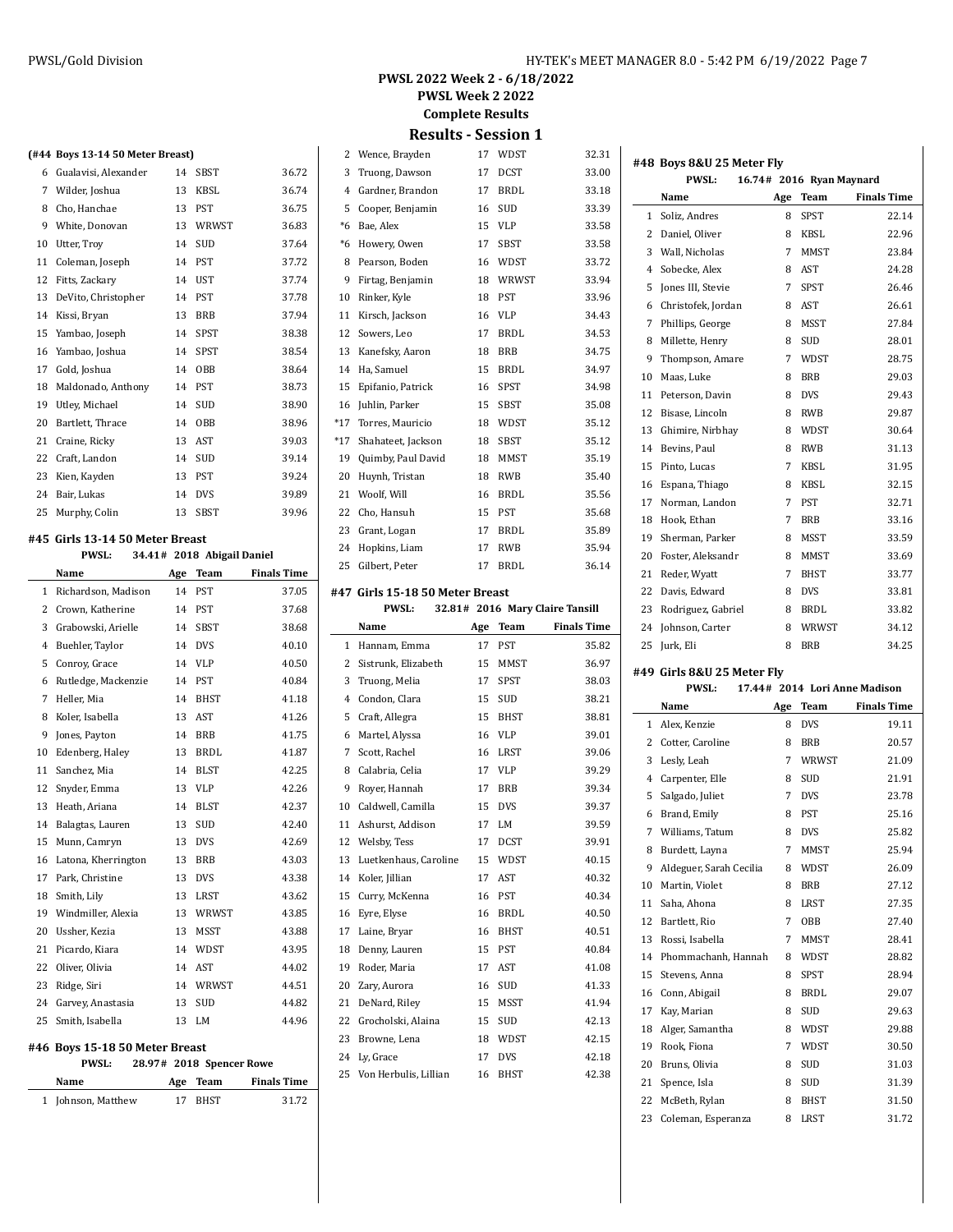**(#49 Girls 8&U 25 Meter Fly)**

| PWSL 2022 Week 2 - 6/18/2022 |  |
|------------------------------|--|

**PWSL Week 2 2022**

**Complete Results**

**Results - Session 1**

| 20 Grimberg, Juliana   | 10 | <b>SUD</b>  | 20.93 |
|------------------------|----|-------------|-------|
| 21 Barna, Morgan       | 10 | <b>DVS</b>  | 20.96 |
| 22 White, Kensington   | 9  | BRDL        | 21.13 |
| 23 Davila, Naomi       | 9  | <b>MSST</b> | 21.22 |
| 24 Phommachanh, Macy   | 9  | <b>WDST</b> | 21.52 |
| 25 Yelverton, Samantha | 9  | <b>DVS</b>  | 21.63 |
|                        |    |             |       |

## **#52 Boys 11-12 50 Meter Fly**

| 29.72# 2011 Sam Pomajevich<br><b>PWSL:</b> |
|--------------------------------------------|
|--------------------------------------------|

|                | Name                   | Age | Team        | <b>Finals Time</b> |
|----------------|------------------------|-----|-------------|--------------------|
| 1              | Martinez, Lionel       | 12  | WDST        | 30.09              |
| 2              | Thorpe, Jacob          | 12  | <b>BRDL</b> | 33.70              |
| 3              | Ha, Joel               | 12  | <b>BRDL</b> | 34.29              |
| $\overline{4}$ | Martinez, Thiago       | 11  | <b>WDST</b> | 36.06              |
| 5              | Sobecke, Ryan          | 12  | AST         | 36.20              |
| 6              | Oshea, Finn            | 12  | <b>DVS</b>  | 36.46              |
| 7              | Augustine, Zachary     | 12  | <b>BHST</b> | 37.21              |
| 8              | Wall, Victor           | 11  | <b>MMST</b> | 37.31              |
| 9              | Klump, Thomas          | 11  | <b>SUD</b>  | 37.96              |
| 10             | Zimmer, Evan           | 12  | <b>SUD</b>  | 38.01              |
| 11             | Lupariello, Zachary    | 11  | BRB         | 38.40              |
| 12             | Avelis, Benjamin       | 11  | <b>MSST</b> | 38.51              |
| 13             | Haddock, Ethan         | 11  | <b>SBST</b> | 39.68              |
| 14             | Bonura, Andrew         | 12  | <b>BRB</b>  | 39.81              |
| 15             | Hawver, Ethan          | 11  | <b>MMST</b> | 40.54              |
| 16             | Carpenter, Joey        | 12  | AST         | 40.77              |
| 17             | Bengtson, Declan       | 11  | PST         | 40.87              |
| 18             | Nichols, Richard (Ri)  | 12  | KBSL        | 40.90              |
| 19             | Woldemichael, Jonathan | 12  | <b>SBST</b> | 41.22              |
| 20             | Beckwith, Brady        | 12  | PST         | 42.34              |
| 21             | Kay, Patrick           | 12  | SUD         | 42.70              |
| 22             | Knapp, Oliver          | 12  | <b>VLP</b>  | 42.72              |
| 23             | Fairfax, Cameron       | 12  | <b>LRST</b> | 42.81              |
| 24             | Pajak, Andrew          | 11  | LM          | 42.84              |
| 25             | May, Collin            | 12  | AST         | 43.10              |
|                |                        |     |             |                    |

#### **#53 Girls 11-12 50 Meter Fly**

|                | <b>PWSL:</b>                |     | 30.55# 2017 Camille Spink |                    |
|----------------|-----------------------------|-----|---------------------------|--------------------|
|                | Name                        | Age | Team                      | <b>Finals Time</b> |
| 1              | Epifanio, Allyson           | 12  | SPST                      | 33.81              |
| 2              | Simmons, Victoria           | 12  | PST                       | 33.84              |
| 3              | Velarde Maynard, Matilda 12 |     | <b>KBSL</b>               | 34.03              |
| $\overline{4}$ | Edwards, Amelia             | 12  | <b>DVS</b>                | 34.88              |
| 5              | McCook, Isabella            | 12  | <b>WDST</b>               | 36.25              |
| 6              | Zarow, Alexis               | 12  | <b>WDST</b>               | 36.28              |
| 7              | Malinowski, Sophia          | 11  | <b>PST</b>                | 36.29              |
| 8              | Johnson, Avery              | 12  | AST                       | 37.00              |
| 9              | Johnson, Kora               | 11  | WRWST                     | 37.06              |
| 10             | Skiba, Madelyn              | 12  | I.M                       | 37.46              |
| 11             | Saha, Adritaa               | 12  | <b>LRST</b>               | 37.53              |
| 12             | Hubert, Abigail             | 12  | <b>PST</b>                | 37.87              |
| 13             | Osorio, Mariana             | 12  | OBB                       | 38.19              |
| 14             | Schroeder, Elizabeth        | 11  | <b>DVS</b>                | 38.70              |
| 15             | Glass, Amelia               | 12  | <b>BHST</b>               | 38.72              |
| 16             | Rojas, Isabel               | 12  | <b>DCST</b>               | 39.03              |
| 17             | Wilder, Brooke              | 11  | KBSL                      | 39.07              |

|       | 18 Wallace, Alyssa   |     | 12 KBSL     | 39.74 |
|-------|----------------------|-----|-------------|-------|
| 19    | Miller, Mackenzie    |     | 12 AST      | 40.14 |
| 20    | Marcy, Elizabeth     | 12. | <b>MSST</b> | 40.44 |
| 21    | Elam, Morgan         | 12  | <b>DVS</b>  | 40.47 |
|       | 22 Friend, Kyliee    | 11  | WRWST       | 40.56 |
|       | 23 Chehadeh, Adelina | 12  | <b>PST</b>  | 40.84 |
| $*24$ | Rahmouni, Noel       | 12  | BRDL        | 41.07 |
| *24   | Adams, Sloane        | 12  | WRWST       | 41.07 |

## **#54 Boys 13-14 50 Meter Fly**

|                | <b>PWSL:</b>            |     | 26.90# 2013 Sam Pomajevich |                    |
|----------------|-------------------------|-----|----------------------------|--------------------|
|                | Name                    | Age | Team                       | <b>Finals Time</b> |
| $\mathbf{1}$   | Oshea. William          | 14  | <b>DVS</b>                 | 28.90              |
| 2              | Golembiewski, Grant     | 14  | <b>BRB</b>                 | 29.51              |
| 3              | Maynard, Ryan           | 14  | <b>PST</b>                 | 29.63              |
| $\overline{4}$ | Lattanzi, Jacob         | 14  | <b>SBST</b>                | 29.65              |
| 5              | Craft, Landon           | 14  | <b>SUD</b>                 | 29.76              |
| 6              | Beltram, Isaiah         | 14  | VLP                        | 29.92              |
| 7              | Parkzes, Mason          | 14  | <b>SBST</b>                | 30.03              |
| 8              | Villanueva, Benjamin    | 14  | <b>SBST</b>                | 30.59              |
| 9              | Henriques, Rome John    | 13  | SPST                       | 30.86              |
| 10             | Laine, Chase            | 14  | BHST                       | 31.03              |
| 11             | Doyle, Ian              | 14  | <b>WRWST</b>               | 31.07              |
| 12             | Supon, Jack             | 13  | MMST                       | 31.08              |
| 13             | Bussenger, Ryan         | 14  | <b>DCST</b>                | 31.13              |
| 14             | Utter, Troy             | 14  | <b>SUD</b>                 | 31.28              |
| 15             | Yang, Jayden            | 13  | KBSL                       | 31.42              |
| 16             | Ward, Evan              | 13  | <b>DCST</b>                | 31.56              |
| 17             | Querijero, Paul         | 14  | <b>BRDL</b>                | 31.58              |
| 18             | Neri Sanchez, Guillermo | 13  | <b>BLST</b>                | 32.28              |
| 19             | Gold, Joshua            | 14  | OBB                        | 32.63              |
| 20             | Linares, Mark           | 13  | <b>SUD</b>                 | 32.71              |
| 21             | Ward, Sean              | 13  | <b>BHST</b>                | 33.34              |
| 22             | Bair, Lukas             | 14  | <b>DVS</b>                 | 33.74              |
| 23             | Kien, Kayden            | 13  | <b>PST</b>                 | 33.90              |
| $*24$          | Coleman, Joseph         | 14  | PST                        | 33.96              |
| $*24$          | Demissie, Matthew       | 14  | VLP                        | 33.96              |

#### **#55 Girls 13-14 50 Meter Fly**

## **PWSL: 28.62# 2018 Aris Runnels**

|      | Name                     | Age | Team        | <b>Finals Time</b> |
|------|--------------------------|-----|-------------|--------------------|
| 1    | Sagle, Alyssa            | 13  | <b>PST</b>  | 31.14              |
| 2    | van Waesberghe, Isabella | 14  | <b>BRB</b>  | 32.19              |
| 3    | Richardson, Madison      | 14  | <b>PST</b>  | 32.44              |
| 4    | Hawver, Gabrielle        | 13  | <b>MMST</b> | 32.57              |
| 5    | Augustine, Ashlyn        | 14  | <b>BHST</b> | 32.78              |
| 6    | Grabowski, Arielle       | 14  | <b>SBST</b> | 32.96              |
| $*7$ | Oliver, Olivia           | 14  | AST         | 33.20              |
| $*7$ | Robinette, Allison       | 14  | AST         | 33.20              |
| *9   | Edenberg, Haley          | 13  | <b>BRDL</b> | 33.72              |
| *9   | Heath, Briana            | 14  | <b>BLST</b> | 33.72              |
| 11   | Daniel, Lucy             | 14  | KBSL        | 33.73              |
| 12   | Guzman, Hannah           | 13  | <b>SBST</b> | 34.53              |
| 13   | Lavedas, Emma            | 14  | WDST        | 34.94              |
| 14   | Munn, Camryn             | 13  | <b>DVS</b>  | 34.96              |
| 15   | McDonald, Peyton         | 14  | <b>BRDL</b> | 35.13              |

## 24 Morton, Margaret 7 KBSL 32.17 25 Lowery, Penelope 8 LRST 32.41 **#50 Boys 9-10 25 Meter Fly PWSL: 15.05# 2016 Michael Mullen Name Age Team Finals Time** 1 Terrigno, Travis 10 WRWST 16.90 Daniel, Jaxson 10 KBSL 16.93 3 Le, Eric 10 SBST 17.18 4 McDonald, Ethan 10 BRDL 17.81 Thai, Brandon 9 PST 17.87 Huynh, Jaden 10 RWB 18.28 Yang, Justin 10 KBSL 18.39 Rall, Preston 10 SUD 18.40 9 Okolo, John-Matthew 9 LRST 18.70 Williams, Donn 10 DVS 18.94 11 DeVito, Jonathan 10 PST 19.06 Acholonu, Arinzechukwu 9 DVS 19.13 Dockett, Landon 10 DVS 19.25 Malinowski, Alexander 10 PST 19.57 Arredondo, Maximus 10 MMST 19.84 Helton, Graham 10 DVS 20.08 Munn, Joshua 9 DVS 20.15 Lesly, Zaiah 10 WRWST 20.70 19 Itnyre, Ezra 19 9 VLP 20.72 Ege, Jonathan 10 BHST 21.15 Spence, Tristan 10 SUD 21.31 22 George, Nathan 10 KBSL 21.71 Roccograndi, Landon 10 VLP 21.96 George, Timothy 10 OBB 22.00 Dugan, Finn 10 AST 22.15

## **#51 Girls 9-10 25 Meter Fly**

|      | <b>PWSL:</b>        |     | 15.01# 2014 Aris Runnels |                    |
|------|---------------------|-----|--------------------------|--------------------|
|      | Name                | Age | Team                     | <b>Finals Time</b> |
| 1    | Shin, Diane         | 10  | <b>DVS</b>               | 18.38              |
| 2    | Simpson, Hadley     | 9   | <b>SUD</b>               | 19.12              |
| $*3$ | Elam, Peyton        | 9   | <b>DVS</b>               | 19.18              |
| $*3$ | Clements, Emerie    | 9   | <b>KBSL</b>              | 19.18              |
| 5    | Hawver, Allison     | 9   | <b>MMST</b>              | 19.44              |
| 6    | Brown, Victoria     | 10  | <b>DVS</b>               | 19.59              |
| 7    | Gerdy, Everly       | 9   | <b>AST</b>               | 19.62              |
| 8    | Beltram, Leyla      | 10  | <b>VLP</b>               | 19.78              |
| 9    | Lugiai, Brooke      | 9   | <b>VLP</b>               | 19.84              |
| 10   | Durham, Ariella     | 10  | <b>SBST</b>              | 20.01              |
| 11   | Tutkus, Austeja     | 10  | PST                      | 20.18              |
| 12   | Nichols, Vivian     | 10  | KBSL                     | 20.25              |
| 13   | Thorpe, Rachel      | 10  | <b>BRDL</b>              | 20.44              |
| 14   | Idlet, Deanna       | 10  | <b>SBST</b>              | 20.46              |
| 15   | Payne, Kylie        | 9   | <b>SUD</b>               | 20.56              |
| 16   | Kim, Katelyn        | 10  | <b>VLP</b>               | 20.74              |
| 17   | Riechers, Charlotte | 10  | MMST                     | 20.77              |
| 18   | Welch, Molly        | 10  | <b>RWB</b>               | 20.88              |
| 19   | Mason, Layla        | 10  | <b>BRB</b>               | 20.92              |